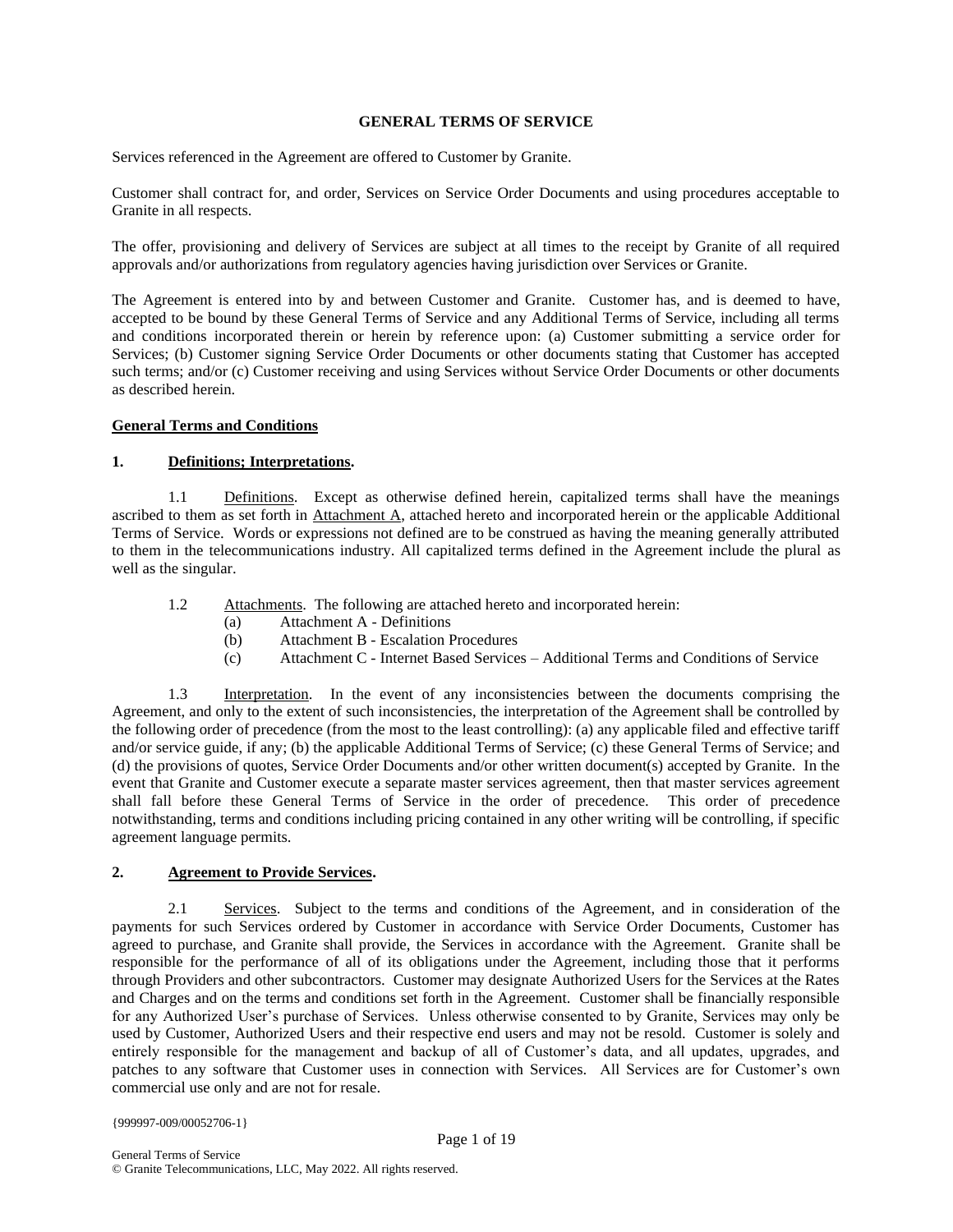2.2 Minimum Commitment. Except as otherwise provided for in these General Terms of Service, any Additional Terms of Service or Service Order Documents, nothing in the Agreement shall be construed as obligating Customer to order any particular minimum volume of Services.

2.3 Additional Terms of Service. Certain Services including, without limitation, Broadband Services, Access Services, VoIP Services, Granite Grid Services, Granite Guardian and Managed Services and Network Integration Services, may be subject to additional terms and conditions (including, without limitation, initial minimum Service Terms and Early Termination Fees) as referenced in these General Terms of Service or the applicable Additional Terms of Service, specific Service Order Documents for such Services and/or other writings accepted by Granite.

2.4 Customer Authorization. Customer hereby (a) engages Granite and/or its affiliates to provide Services as set forth in Service Order Document(s) or as Customer may order from time to time and (b) authorizes and appoints Granite to act as its agent solely for the purposes of handling all arrangements for establishing, converting and/or maintaining Services, including ordering, changing and/or maintaining such Services, and to do such other things reasonably necessary to provide such Services and as Customer may from time to time request.

# 2.5 Equipment.

(a) As a general matter, Granite will have no obligation to provide, install, configure, license or otherwise provide software for, maintain, support, or repair CPE unless otherwise specified herein, in an applicable Service Schedule or Service Order Document. To the extent CPE is necessary to Granite's Services, Customer shall procure and make available to Granite, at Customer's locations where Services are provided, at Customer's sole cost and expense, including supplying adequate space, electrical supply, heating and cooling to ensure Granite's Services can be utilized as intended.

(b) In cases where Customer does order CPE from Granite, unless otherwise specified in the applicable Service Schedule or Service Order Document, Customer may either: (i) purchase the CPE at a one-time non-recurring charge ("NRC"); or (ii) utilize the CPE to receive Granite Services subject to a monthly-recurring charge ("MRC"). Granite may invoice Customer for CPE, and Customer's payment obligations and commitments to Granite for CPE shall apply, upon Granite's ordering the CPE from any underlying vendor or Provider. Granite also reserves the right to assess Customer an additional storage charge in cases where Granite stores CPE between ordering and deployment. When CPE is provided on an MRC basis, Customer shall maintain the CPE in good working condition, ordinary wear and tear excepted, and return the CPE to Granite within thirty (30) days' of Granite's replacing/upgrading the CPE or termination of the Services the CPE had supported.

(c) In the event that Customer does not satisfy payment obligations and commitments associated with Granite-provided CPE, Granite reserves the right to: (i) if the CPE has already been provided to the Customer, require Customer to return such CPE to Granite in good condition, ordinary wear and tear excepted, otherwise Customer shall be liable for the replacement cost of such CPE; and/or (ii) require Customer to pay an amount equal to or less than the outstanding payment obligations for such CPE. Granite-provided CPE not used in the design and/or implementation of Services and returned to Granite or returned to Granite for any reason is subject to a restocking fee.

(d) Granite-provided CPE shall solely carry the manufacturer's warranty and shall not be covered under any other Granite warranty or representation. In addition to the manufacturer's warranty, for CPE provided by Granite on an MRC basis, Granite shall provide standard remote troubleshooting and break/fix support. Technician dispatches, including for installation and repair, are not included. Advanced support programs may be made available by Granite to Customer at additional charge as described in the applicable Service Schedule or Service Order Document or otherwise communicated by Granite to Customer. For all CPE purchased or rented from Granite, Customer must inspect the CPE carefully upon receipt and report any and all claims of damage and/or missing items within two (2) business days of receipt of CPE. Customer's failure to timely report such damage and/or missing items will constitute Customer's acceptance of CPE in good working order, and Customer will thereafter be liable for any and all damage pursuant to the terms set forth herein.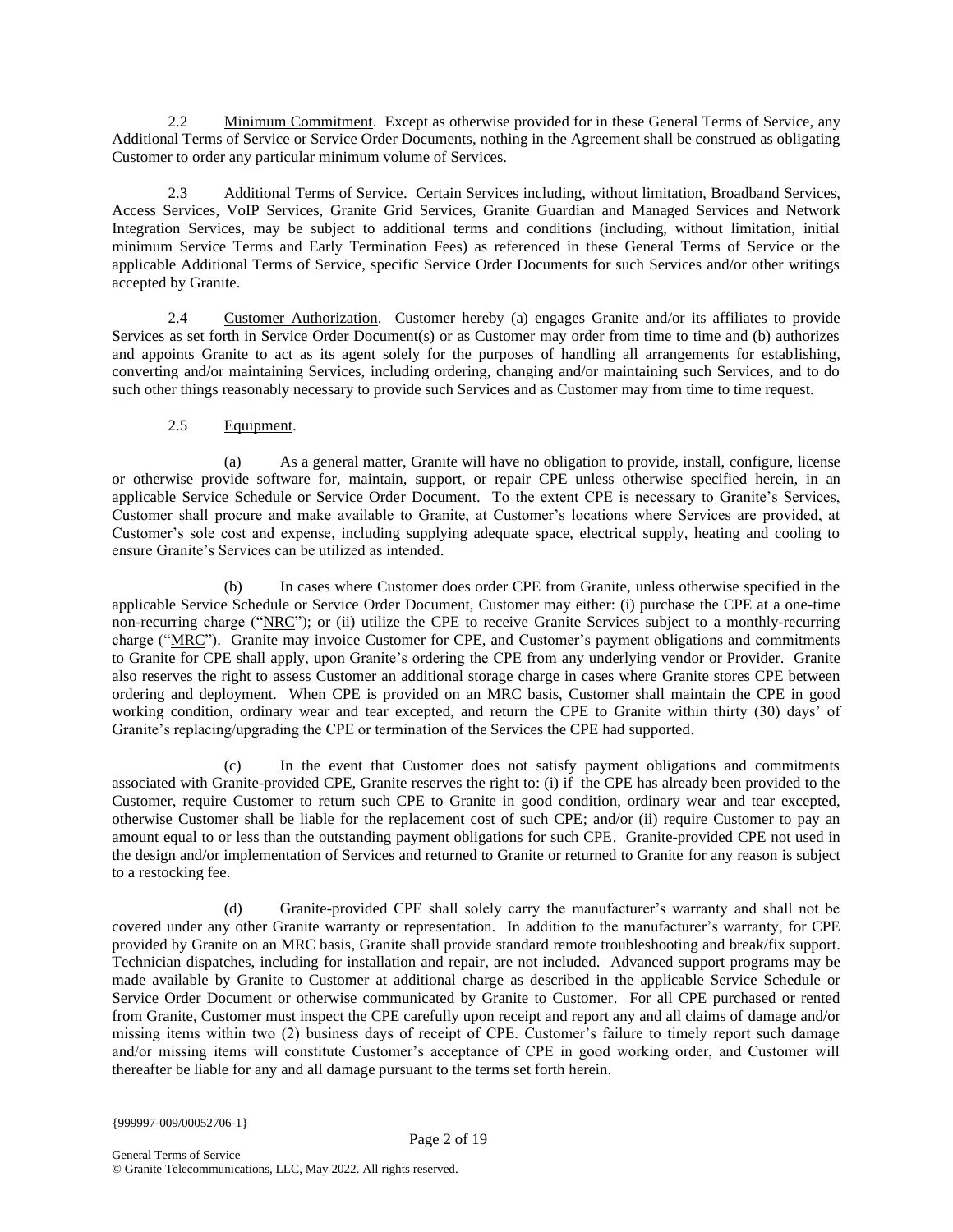(e) Additional CPE Terms. (i) CPE as described herein is not inclusive of licenses or software, but only refers to the equipment / device / hardware. Granite-provided licenses and software will be specified in the applicable Service Schedule or Service Order Document. (ii) Granite-provided CPE risk of loss shall pass to Customer upon shipment from origin. Shipments shall be performed at then standard common carrier rates for two-day standard shipping unless otherwise agreed between the Parties. Customer will be invoiced for all shipping costs. Customer's signature is required on delivery; Granite will use reasonable efforts to provide Customer with updates regarding common carrier delays. (iii) CPE provided by Granite on an MRC basis is and shall remain the property of Granite regardless of where installed within the Customer's service location(s), and shall not be considered a fixture or an addition to the land or the service location(s). At any time Granite may remove or change such CPE in connection with providing the Services. Customer shall not move, rearrange, disconnect, remove, attempt to repair, or otherwise tamper with any such CPE or permit others to do so, and shall not use the CPE for any purpose other than that authorized by the Agreement. Customer shall maintain CPE provided by Granite on an MRC basis in good operating condition during the term of this Agreement; provided, however, that such maintenance shall be at Granite's expense only to the extent that it is related to and/or resulting from the ordinary and proper use of the CPE. Customer is responsible for damage to, or loss of, such CPE caused by its acts or omissions, and its noncompliance with this Agreement, or by fire, theft or other casualty at the service location(s), unless caused by the negligence or willful misconduct of Granite. Customer agrees not to take any action that would directly or indirectly impair Granite's title and/or property rights to the CPE, or expose Granite to any claim, lien, encumbrance, or legal process, except as otherwise agreed in writing by the Parties. Subject to other terms and conditions herein, following the discontinuance of the Services to the service location(s), Granite retains the right to remove the CPE including, but not limited to, that portion of the CPE located within the service location(s). (iv) Customer agrees that the CPE will be used solely by Customer, only at the designated service location(s), and solely for the purpose(s) for which the CPE was intended unless Granite consents, in writing, to other use. Customer shall not sublease or sublet any CPE without Granite's written consent. (v) Granite does not warrant that the CPE provided by Granite will meet Customer's needs, perform at a particular speed, bandwidth or data throughput rate, or will be uninterrupted, error-free, or secure, or free of viruses, worms, disabling code or conditions, or the like.

#### 2.6 Provisioning of Services.

(a) Customer, at its own expense, shall secure throughout the Service Term any easements, leases, licenses or other agreements necessary to allow Granite to use pathways into and in each building at which Customer's or its end user's premises is located, to the Demarcation Point. Such access rights shall grant to Granite the right, without the requirement of notice, to access such premises during business hours of each location and as otherwise reasonably requested by Granite to install, maintain, repair, replace and remove any and all equipment, cables or other devices Granite deems necessary to provide Services. Granite, its employees, contractors and/or agents shall have access to any facilities at Customer premises. Notwithstanding anything to the contrary herein, Granite shall have no liability for any delay or failure in its performance to the extent caused by any delay or failure of Customer (including, but not limited to, the failure to provide Granite prompt access) and/or caused by any notice or access restrictions or requirements. Unless Customer engages Granite to provide specific additional services, Customer is responsible, at its sole cost and expense, for connecting to the Demarcation Point.

(b) Granite may reject any order for Services that is not in accordance with the provisions of this Agreement or if Granite is unable to provision such Services as ordered.

(c) Granite is not responsible for loss of income or time due to an order not being completed within the time frame desired, service outages, missed appointments, and/or trouble ticket dispatches. Granite is not responsible for any delays in provisioning or failures of Services related to inaccurate information provided by Customer and/or changes in Customer's network that are not communicated to Granite.

(d) Should a new order be placed for a Service, a Provider may find it necessary to migrate services from Customer's former service provider in order to complete Customer's installation. This may occur without warning during the course of Customer's order. Customer is ultimately responsible for identifying this prior to initial order placement as well as handling any outstanding contractual obligations with Customer's former service provider.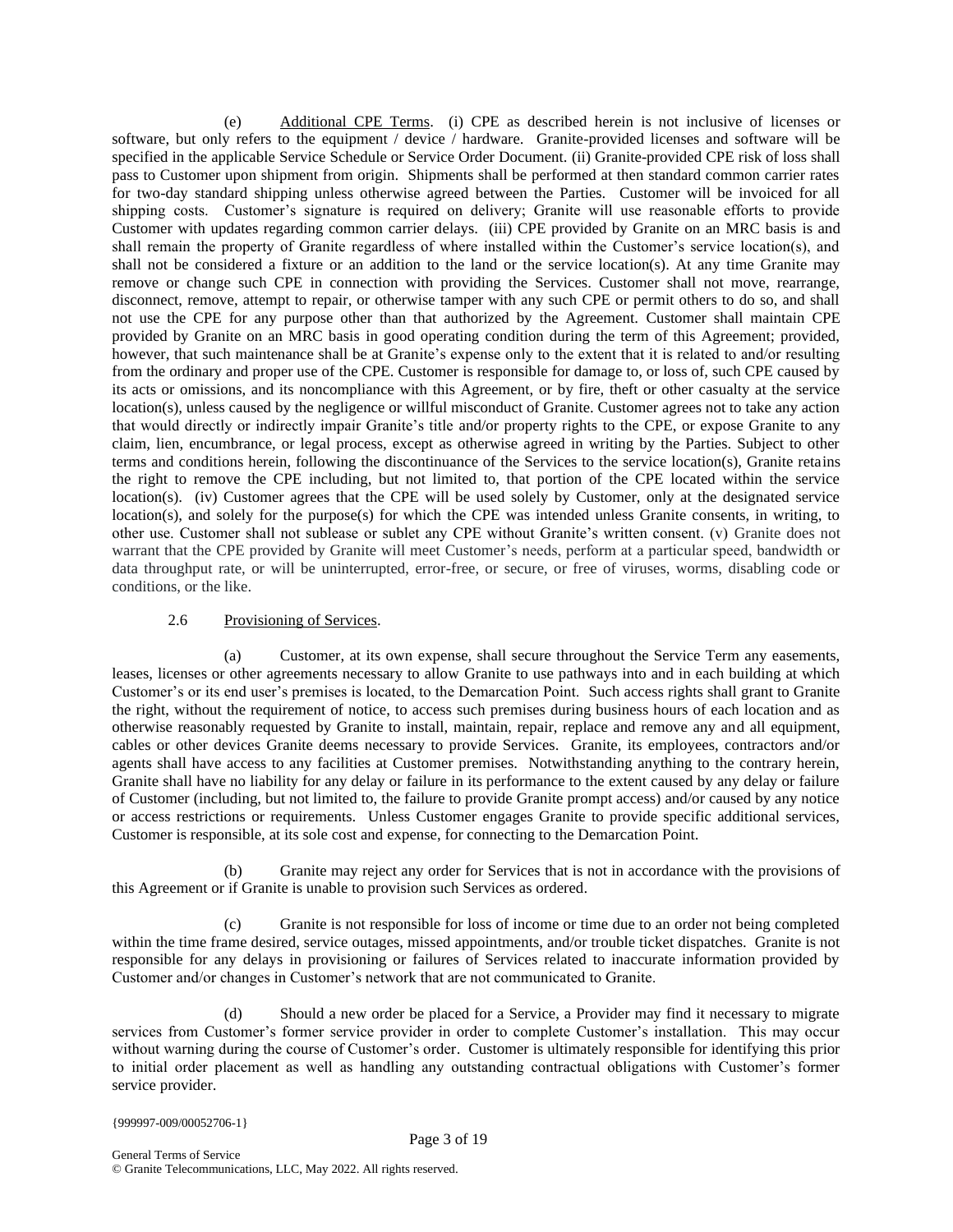(e) An individual, who is authorized and has the capacity to act on behalf of Customer, must be present to grant access so that the technician can complete his/her work. In the event that there is no such individual present at the scheduled time of the technician visit, and notification was not provided to Granite at least two (2) business days in advance, there may be a missed appointment fee or other similar charge. Similarly, a no access fee may be charged if a technician is denied access to the Demarcation Point due to a locked facility, or by the actions of third parties. If Granite dispatches a field technician to Customer location and the problem is caused by (i) CPE or (ii) any acts or omissions of Customer or any of its end users, invitees, licensees, customers, agents or contractors, Customer will pay Granite for any and all associated time and materials at Granite's then standard rates.

(f) If Customer pre-authorizes inside wiring during order placement, Customer is financially responsible for any and all applicable fees for such inside wiring services. If Customer chooses not to pre-authorize inside wiring work, and it is determined that additional wiring is needed to complete Customer's installation, it is Customer's responsibility to ensure the necessary wiring is completed by Customer or a third party vendor.

(g) If any services are performed by any other vendor, Granite is not responsible for, and assumes no liability and provides no warranties for, such services.

(h) Any technical support that Granite provides is limited to the connectivity of Services. Support for other applications and uses is not provided or implied unless it is a specifically contracted service.

2.7 Maintenance. Granite and its Provider(s) may interrupt Services for maintenance and other operational reasons, and except as otherwise provided herein, Customer shall not be entitled to receive any remuneration for such interruptions. Granite will use reasonable efforts to notify Customer when possible. Providers may perform emergency maintenance on Services in their respective sole and absolute discretion, with or without prior notice to Granite or Customer, to preserve the overall integrity of such Provider's network. Granite will use commercially reasonable efforts to notify Customer as soon as reasonably practicable of any such emergency maintenance activity that materially and adversely impacts any Services.

2.8 Modifications to Services; Service Moves.

(a) Granite may modify from time to time, and in any way, without limitation, any data, software, or hardware used to provide Customer with Services. Certain changes to Services may affect the operation of Customer's personalized applications and content. While Granite will work with Customer to provide proper notice of such changes, Customer is solely responsible, and Granite is not liable, for any and all such personalized applications and content, except as expressly agreed to by Granite.

(b) In the event of a Services move (i.e., if Customer moves and has Services installed at the new location) or modification (i.e., Customer upgrades a Service at the same location), a new initial minimum Service Term will begin again from the Service Start Date at the new location. Additionally, in the event of a switch from another service provider to Granite, the initial minimum Service Term will begin from the date that the service provider switch is completed. Requests to have Customer's Services changed with a specific order to an alternate service provider at any time during an active Service Term may be subject to a fee to cover Granite's provisioning expenses.

2.9 Service Level Agreements. Service Level Agreements ("SLAs") for Services, if any, are determined on an individual case basis and will be set forth in the Additional Terms of Service or a separate SLA document (as set forth at [www.granitenet.com/](http://www.granitenet.com/)Legal or otherwise communicated to Customer at the time it makes its service order).

{999997-009/00052706-1} 2.10 Fraud, Abuse and/or Unauthorized Use of Services. The Parties agree that Granite is not responsible for any fraud, abuse and/or unauthorized use of Service(s) by Customer, its employees, end users, or any other third party. Customer shall not be excused from paying for Service(s), or any portion thereof, on the basis of fraud, abuse and/or unauthorized use of Service(s). In the event Granite discovers fraud, abuse and/or unauthorized use of Service(s), nothing contained herein shall prohibit Granite from taking any immediate action (without notice to Customer) that Granite deems to be reasonably necessary to prevent such fraud, abuse and/or unauthorized use of Service(s) from taking place including, without limitation, blocking or terminating Service(s), provided, that Granite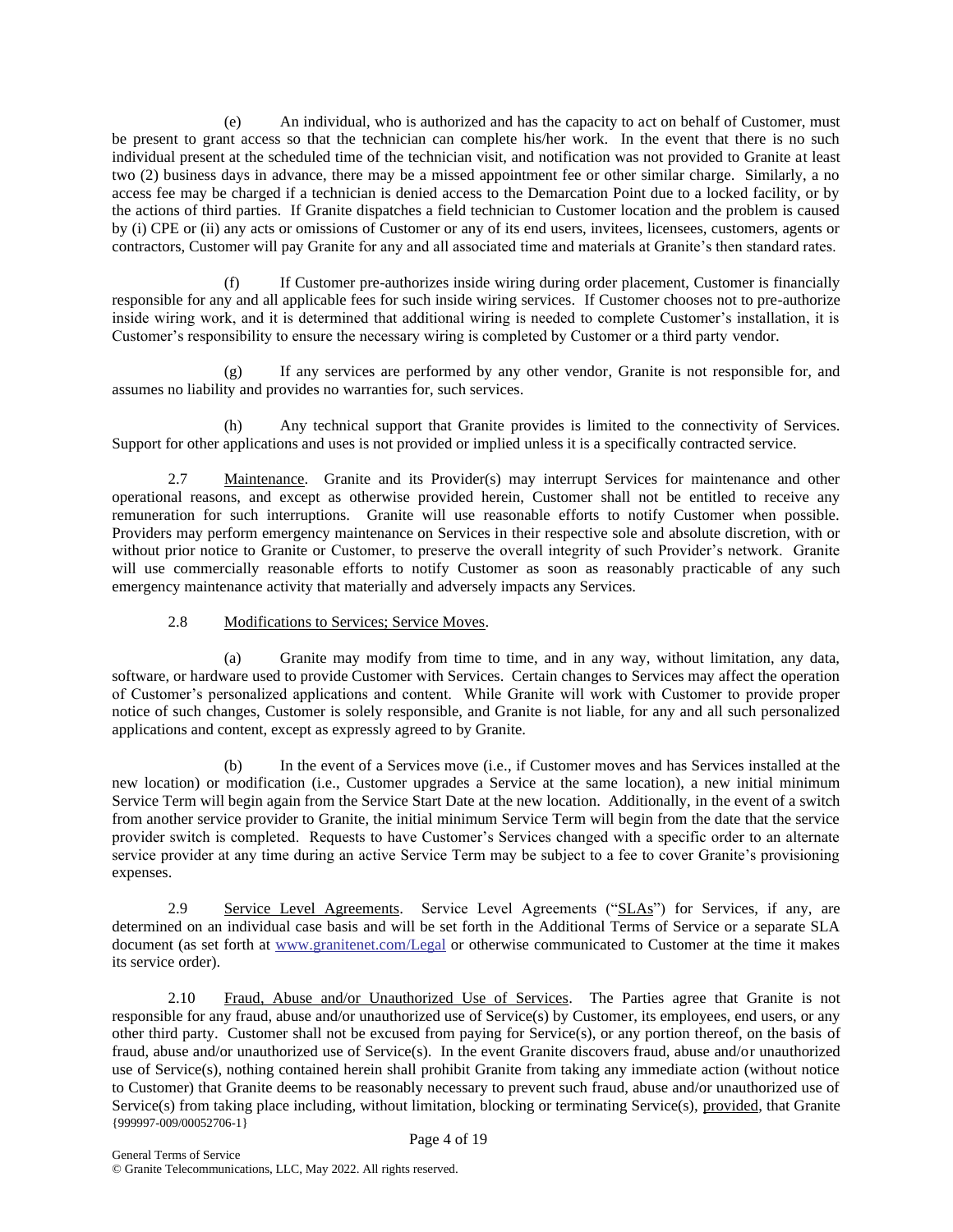shall not be required under any circumstances to take such action. Customer will defend and indemnify Granite, its employees, directors, officers and agents from and against any suit, proceeding or other claim, damages, costs and expenses brought by an entity (not a party to or an Affiliate of a party to this Agreement) that is caused by, arises from, or relates to fraud, abuse and/or unauthorized use of Service(s).

2.11 IP Addresses. Customer agrees that any IP address assignments and allocations from Granite are based on the address lending policy of American Registry for Internet Numbers and applicable agencies. It is an express condition of this Agreement, that the use of Services and the loan, assignment, and/or allocation of such IP addresses shall terminate, and the IP addresses shall be returned to Granite when this Agreement and/or any applicable Services expire or are terminated. Granite reserves the right to recover any address space due to inadequate utilization or an AUP violation.

# **3. Rates and Charges; Billing and Payment.**

# 3.1 Rates and Charges.

(a) Rates and Charges for Services are as set forth in the applicable Service Schedule, any Service Order Documents or as otherwise communicated to Customer at the time of ordering such Services and may vary depending on Service type, features, equipment and other costs to deliver the Service to Customer. Except as otherwise provided for in these General Terms of Service, any Additional Terms of Service or in any Service Order Documents, (i) the Rates and Charges for Services are the Rates and Charges applicable as of the Service Start Date of such specific Services and (ii) the Rates and Charges may be changed by Granite in its discretion, in accordance with Section 3.1(b). All Rates and Charges for the Services set forth in any preliminary quote are subject to final approval and acceptance by Granite. There will be a rebill fee (equal to the then-current charge assessed to similarly situated customers of Granite) applied on all Services ordered that are not ordered on Granite's wholesale platforms including, but not limited to, those Services not subject to any discount from the Provider and any Services that are rebilled by Granite for Customer. All additions to Services are recognized as non-refundable regardless of utilization by Customer.

(b) Products and services provided under a term agreement will be subject to adjustment after the term's expiration to Granite's then-standard monthly rates. Provided that Customer shall be given prior written notice, Granite may modify the Rates and Charges at any time for (i) new orders, (ii) Services subject to month-to-month Service Terms (including Services for which longer initial minimum Service Terms or any renewal Service Terms have expired) and/or (iii) Service features not essential to the underlying Service's operation. In addition, Granite reserves the right to modify the Rates and Charges during Services' initial minimum Service Terms or renewal Service Terms, provided that, before going into effect, Granite provides not less than thirty (30) days' prior written notice to Customer of same, and during the interim (i.e., between the notice and effective dates) Customer will have the opportunity to object to such modification in writing to Granite, and, upon receipt of Customer's written objection Granite and Customer shall work in good faith to resolve the disagreement. Subject to the foregoing, any continued use of Services after the modified Rates and Charges take effect shall be deemed acceptance of the new Rates and Charges.

# 3.2 Billing; Payment.

{999997-009/00052706-1} (a) Granite shall use commercially reasonable efforts to accurately and promptly bill Customer for the Rates and Charges applicable to Services and other related charges, including, without limitation, applicable surcharges and taxes. Billing will commence on the Effective Date. Customer will be financially responsible for all service time thereafter unless Granite is notified within a timely manner (meaning within five (5) days of the Service Start Date) of an outstanding issue which Granite deems to justify service credit. Granite shall invoice Customer monthly in advance for all monthly recurring charges for Services to be provided during the following month, and shall invoice all other charges, including but not limited to, non-recurring charges and usage charges, if any, in arrears. All payments received by Granite will be applied to the oldest unpaid invoice in relation to Customer's account. Payments will be due upon receipt of Customer's invoice. Beginning thirty (30) days following the date of Granite's invoice, Granite may charge late fees to Customer on the amount of the outstanding balance owed by Customer to Granite in the amount up to or the highest amount allowed by applicable law. No Customer requirements to process payments, e.g., Granite's completion of Customer or third-party documentation,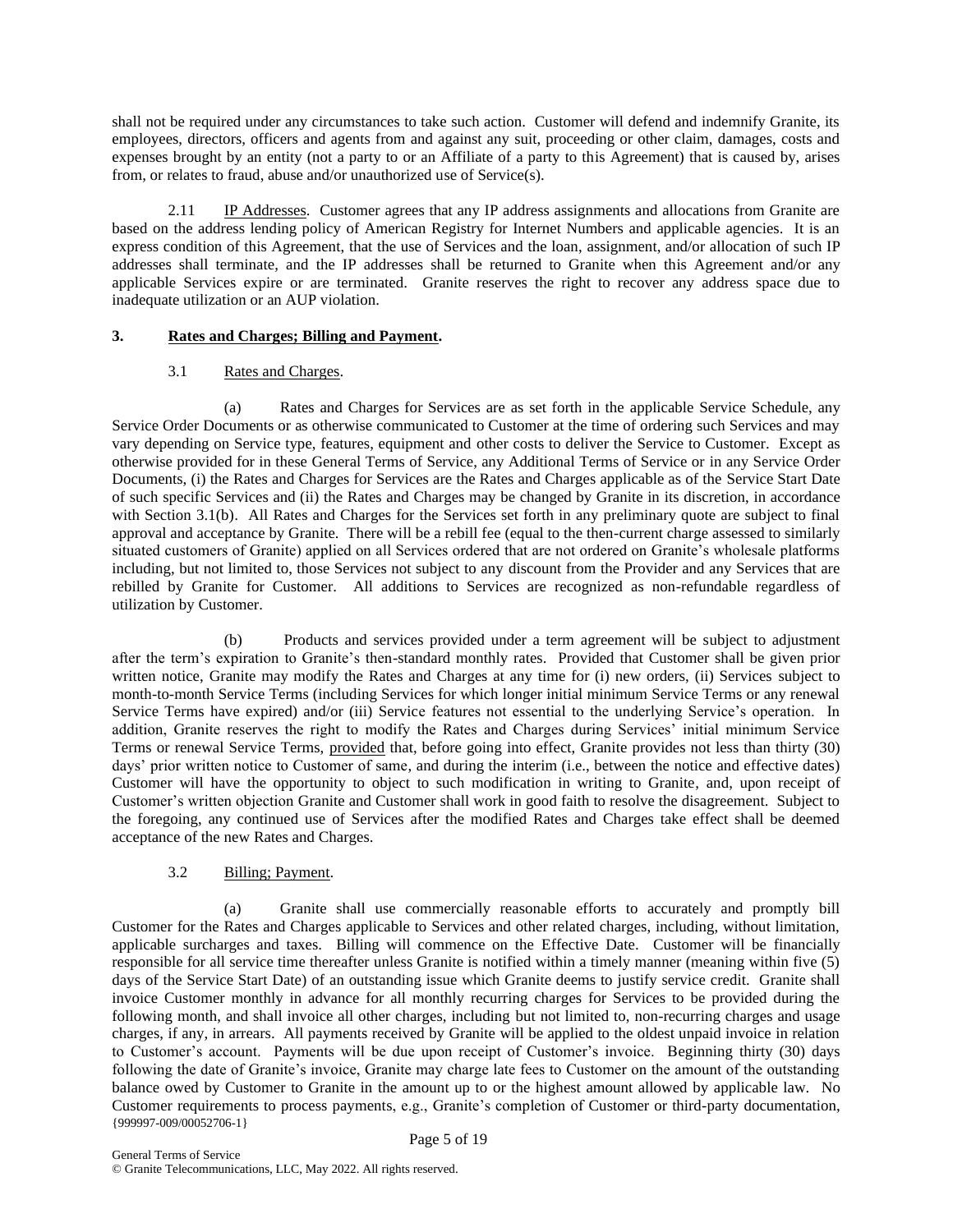shall relieve, postpone or suspend Customer's obligation to adhere to the payment terms set forth herein. If a payment in any form is recovered or otherwise not paid by Customer's financial institution, there may be a returned payment fee. Acceptance of any late or partial payment (even if marked "paid in full" or with other words of similar effect) shall not waive any of Granite's rights to collect the full amount of Customer's charges for the Services. Granite charges for Services continuously regardless of whether or not Customer is utilizing such Services because Granite and/or its Provider(s) continue to maintain Customer's connection, reserve IP space, accept mail and/or keep files Customer has saved in Customer's account on Granite's servers (if applicable) and this also applies to accounts that are suspended (denied access) due to non-payment.

(b) All Rates and Charges assume that Customer pays Granite using a form of payment that will not result in Granite incurring additional fees and/or charges from any third party (i.e., a discount for cash payment). To the extent that does not occur, and Granite incurs any additional fees and/or charges, including but not limited to additional fees and/or charges from third parties that a Customer uses for invoice processing, Granite reserves the right to charge Customer Rates and Charges higher than those quoted in the applicable Service Schedule, any Service Order Documents or as otherwise communicated to Customer at the time of ordering such Services.

(c) If Customer fails to pay any undisputed and overdue amount within ten (10) days from the date of any written notice from Granite requesting such payment, Customer shall also pay all of Granite's reasonable costs of collection, including but not limited to reasonable attorney's fees. In the event Customer's account is in arrears, Granite may, upon written notice to Customer, suspend its provision of Services under this Agreement in whole or in part until Customer's account has been brought current.

3.3 Billing Disputes. Customer may dispute in good faith any charge by contacting a Granite account representative in writing or by e-mail of the specific nature and amount of the dispute ("Billing Dispute Notification"). Customer must pay all amounts, whether or not in dispute, by the due date. All claims must be submitted to Granite within ninety (90) days of the date of Granite's invoice for the Services for which charges are disputed, or the billing shall be deemed correct and Customer waives all rights to file a claim. Upon receipt of a Billing Dispute Notification, Granite shall promptly commence an investigation of the dispute and will use commercially reasonable efforts to resolve such dispute within thirty (30) days. No interest, credits or penalties will apply with respect to the disputed amounts during the pendency of the dispute. If Granite determines that Customer is entitled to a credit, Customer shall receive a credit on Customer's next invoice. Notwithstanding the foregoing, Section 3.2(c) shall also apply to any amounts which Customer disputes in good faith that are ultimately determined to have been due and payable to Granite.

# 3.4 Taxes and Other Charges.

Customer will pay to Granite all federal, state and local taxes (including sales, use and excise taxes) that are measured directly by the payments made by Customer to Granite under this Agreement and are required to be collected by Granite, provided, however, that in no event shall Customer be obligated to pay any of Granite's franchise taxes, taxes based on Granite's net income, business and license taxes, property taxes for which Customer is exempted by law, or any penalties associated with Granite's failure to properly remit taxes.

(b) Certain other rates, charges, surcharges and/or fees may apply, as provided for by tariff, the FCC, other governmental entities, applicable law or other regulation or requirements. Customer shall be responsible for payment of all surcharges, regulatory fees and/or programs, however designated, imposed on or based upon the provision, sale or use of Services, and for certain other variable expenses incurred by Granite as a result of local, state or federal regulation, including, its payments to government entities and agents and Provider(s) and its internal costs of compliance associated with taxes and regulatory fees and programs including, but not limited to, 911 access, universal service programs, franchise fees, FCC and state regulatory fees, and/or utility, telecommunications, excise or other taxes not recovered by Customer through a separate line item. Granite may charge a single, separate surcharge because of the fluctuation of such aforementioned regulatory surcharges. Customer agrees to pay all invoiced regulatory surcharges.

{999997-009/00052706-1} (c) Additional fees may apply, in the event that Customer elects or uses additional Services or for ancillary or Service-related orders (for example, installation fees or move, add or Service change fees).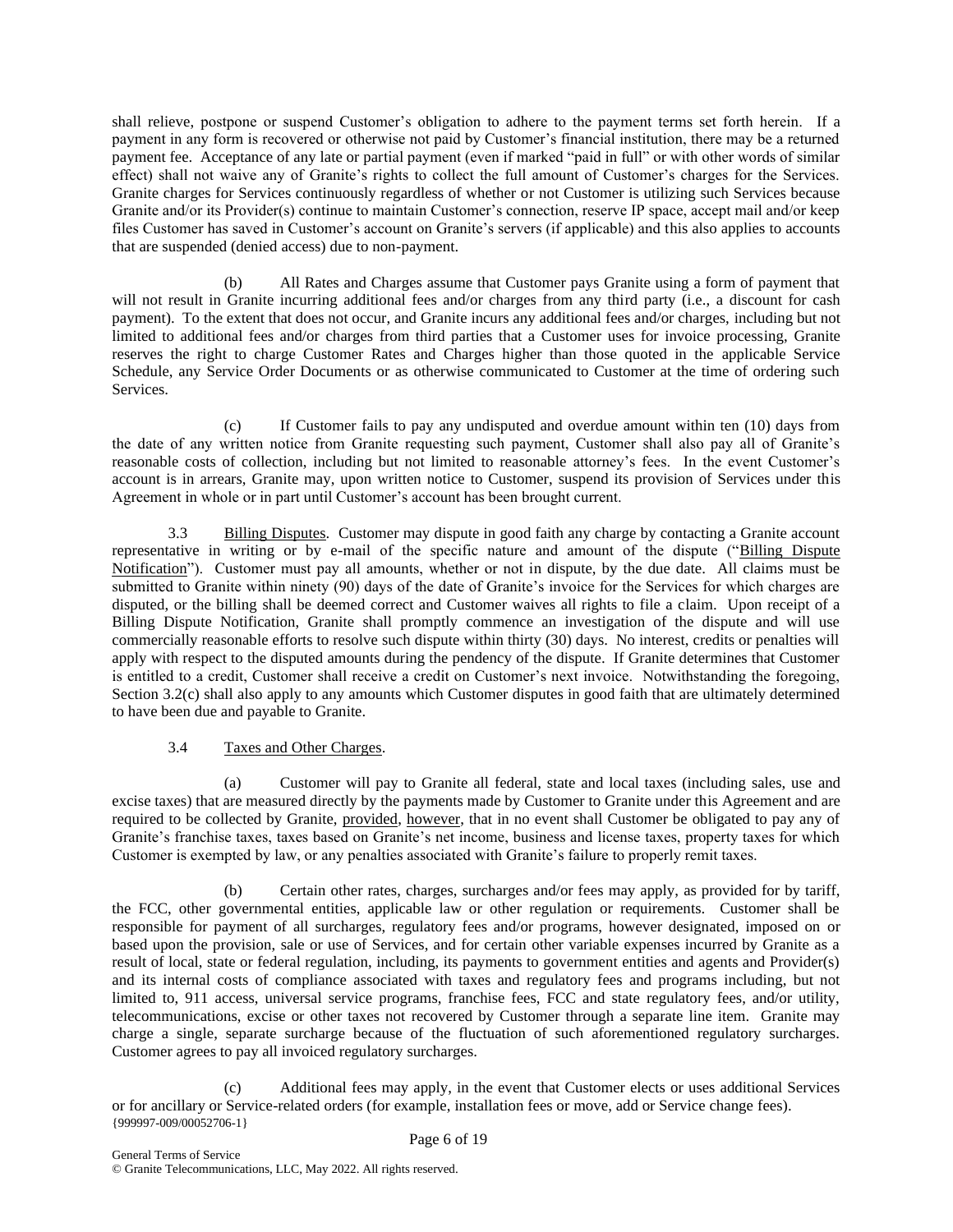# 3.5 Termination and Cancellations Fees.

(a) Customer agrees that damages for termination or cancellation of Services are difficult or impossible to ascertain and the damages set forth in the Agreement including, without limitation, the Early Termination Fees or cancellation fees, are intended to serve as liquidated damages and not a penalty and such fees and charges are reasonable.

(b) In the event that Customer cancels all or any portion of any Services after ordering such Services but prior to the acceptance of such order by Provider(s), Customer may be subject to cancellation fees or charges (which fees or charges may vary by specific Service depending on Provider(s)).

In the event that Customer cancels or terminates all or any portion of any Services (including CPE) after ordering such Services and Provider(s)' acceptance of such order, but prior to the Service Start Date, then Customer shall pay to Granite, immediately upon demand, (i) three (3) times the monthly recurring charges for such Services, plus (ii) any and all actual expenses incurred by Granite to purchase, activate, install and/or terminate Services, including, but not limited to, any additional early termination/cancellation penalties as assessed by Provider(s)(which fees or charges may vary by specific Service depending on Provider(s)). A cancellation fee may be charged if a scheduled cutover/installation is cancelled with less than 24 hours' notice

(d) Granite may charge a cancellation fee to Customer if a scheduled loop drop, cutover and/or installation is cancelled with less than 24 hours' notice.

(e) After Granite provides thirty (30) days' prior notice to Customer of specific site requirements for Services to be provided, if Customer does not (a) meet said requirements by the end of such 30-day period; or (b) provide Granite with a reasonable date (meaning within 15 days after the end of such 30-day period) upon which such site requirements will be met by Customer, then Granite may cancel the order for the Services and charge a cancellation fee to Customer, then Customer shall pay to Granite, immediately upon demand, any and all actual expenses incurred by Granite to order, survey, engineer, activate, install (including construction charges) and/or terminate Services, including, but not limited to, any additional early termination/cancellation penalties as assessed by Provider(s).

3.6 Credit Terms. Granite reserves the right to perform a credit review and/or approval. Granite reserves the right, at its sole discretion, to (a) either decline or cancel a service order without liability to either Party or (b) require appropriate advance deposits, prepayment of certain charges and/or other security for Services.

# **4. Term and Termination.**

4.1 Term. The term of this Agreement shall begin on the Effective Date and continue until terminated as set forth herein (the "Term").

# 4.2 Termination.

(a) Either Party may terminate this Agreement or specific Services upon thirty (30) days' written notice to the other Party. Notwithstanding the foregoing, Early Termination Fees (as set forth in these General Terms of Service or any Additional Terms of Service) shall apply to certain Services having an initial minimum Service Term that are terminated for any reason prior to the end of the initial minimum Service Term or any renewal Service Term selected by Customer.

{999997-009/00052706-1} (b) It is Customer's responsibility to notify Granite of any cancellation or termination of Services in writing and to comply with any commercially-reasonable process reasonably required by Granite to complete said cancellation or termination, e.g., completing forms. All disconnection requests will be processed on the date the request is received. This applies to both total account and specific Service terminations. Returning hardware at the completion of the Service Term, or cessation of payment or use of Services does not constitute notification of cancellation. If Customer does not provide notice of Customer's intent not to renew Services after the end of the initial minimum Service Term, Services shall renew and continue in accordance with these General Terms of Service, any Additional Terms of Service and/or Service Schedules, and continue to be subject to this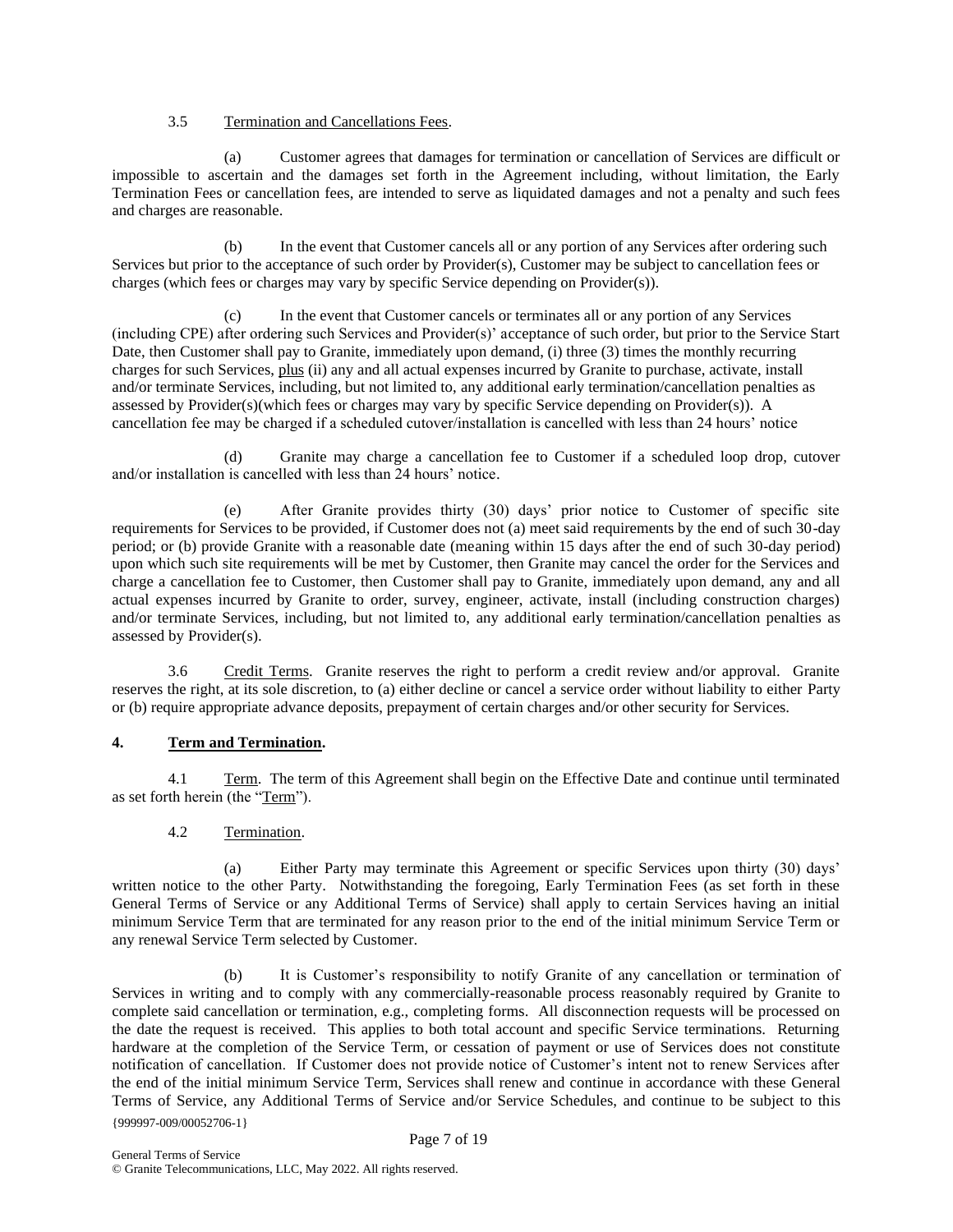Agreement, including, without limitation, application of Rates and Charges. The terminated Services may be subject to Early Termination Fees and such Early Termination Fees will be applied and due at that time. Upon termination, Services will be discontinued and all files will be removed from Granite's servers (if applicable) without further notice

(c) To the extent permitted by law, Granite reserves the right to terminate this Agreement and/or modify payment terms without notice in the event any one or more of the following occur; (i) Customer is adjudged insolvent; (ii) voluntary or involuntary bankruptcy proceedings commence against Customer; (iii) a court of competent jurisdiction appoints, or Customer makes an assignment of substantially all of its assets to a custodian; or (iv) if Granite determines, in its sole discretion, that there is a material change to Customer's financial stability. Furthermore, Granite may, at its sole discretion, terminate Service(s) on Granite's rebill platform in the event of non-payment or occurrence of the events described in Section  $4(c)(i)-(iv)$ .

(d) If Customer wishes to reinstate any Services with Granite, Customer may be required, at Granite's sole and absolute discretion, to pay (i) all outstanding charges from the inception of Customer's Service continuously to the current month of reinstatement, which is always paid in advance; (ii) a cash deposit, standby letter of credit and/or other security; and/or (iii) a reinstatement fee. Moreover, if Customer wishes to reinstate Customer's account, Customer will be subject to any and all installation and setup charges in effect at the time of reinstatement order placement, as well as any pertinent outstanding charges from Customer's former account.

4.3 Suspension of Services. Without prejudice to its other rights, Granite shall have the right to suspend Services immediately by written notice to Customer if Customer engages in criminal or willful tortious misconduct with regard to the Services, carries out any fraudulent activity with the intention of misleading or obtaining benefit from Granite and/or violates the AUP. Services which are within an active Service Term that are terminated due to violation of this Agreement including, without limitation, the AUP, will be assessed Early Termination Fees.

4.4 Survival. Notwithstanding anything to the contrary contained herein, any term or provision which by its nature extends beyond expiration or termination of the Agreement shall survive any such expiration or termination and remain in effect until fulfilled and shall apply to respective successors and assigns.

4.5 Service Terms. Unless otherwise provided for in these General Terms of Service, any applicable Additional Terms of Service or any Service Order Documents, all Services shall have a Service Term of month to month and, unless otherwise terminated in accordance with the Agreement, shall automatically renew on a month to month basis.

# **5. Insurance.**

5.1 Coverages. Except in cases where Granite provides a certificate of insurance (a.k.a., "COI") showing different kinds and amounts, Granite shall maintain from and after the Effective Date, and until the expiration or termination of this Agreement, insurance of the following kinds and amounts (either under the existing policies or by applying additional coverage available under any umbrella liability policy to the existing policies) or in the amounts required by law, whichever is greater: (a) Worker's Compensation and Employer's Liability Insurance affording (i) protection under the Worker's Compensation Law of the state in which work is to be performed or containing an all-states endorsement and (ii) Employer's Liability protection subject to a limit of not less than \$1,000,000; (b) Commercial General Liability Insurance written on an occurrence basis in an amount not less than \$1,000,000 per each occurrence, which insurance shall include (i) products and completed operations liability coverage and (ii) contractual liability coverage for the liabilities assumed by Granite under this Agreement (upon written request from Customer, the commercial general liability insurance shall name Customer as an additional insured); (c) Automobile Liability Insurance for hired and non-owned vehicles in an amount not less than \$1,000,000 combined single limit; and (d) Professional Errors and Omissions Liability Insurance with a limit of \$1,000,000.

{999997-009/00052706-1} 5.2 Additional Terms. All insurance policies required to be maintained under Section 5.1 shall be procured from insurance companies rated at least A-VIII or better by the then current edition of Best's Insurance Reports published by A.M. Best Co. Granite shall provide Customer with certificates of insurance evidencing the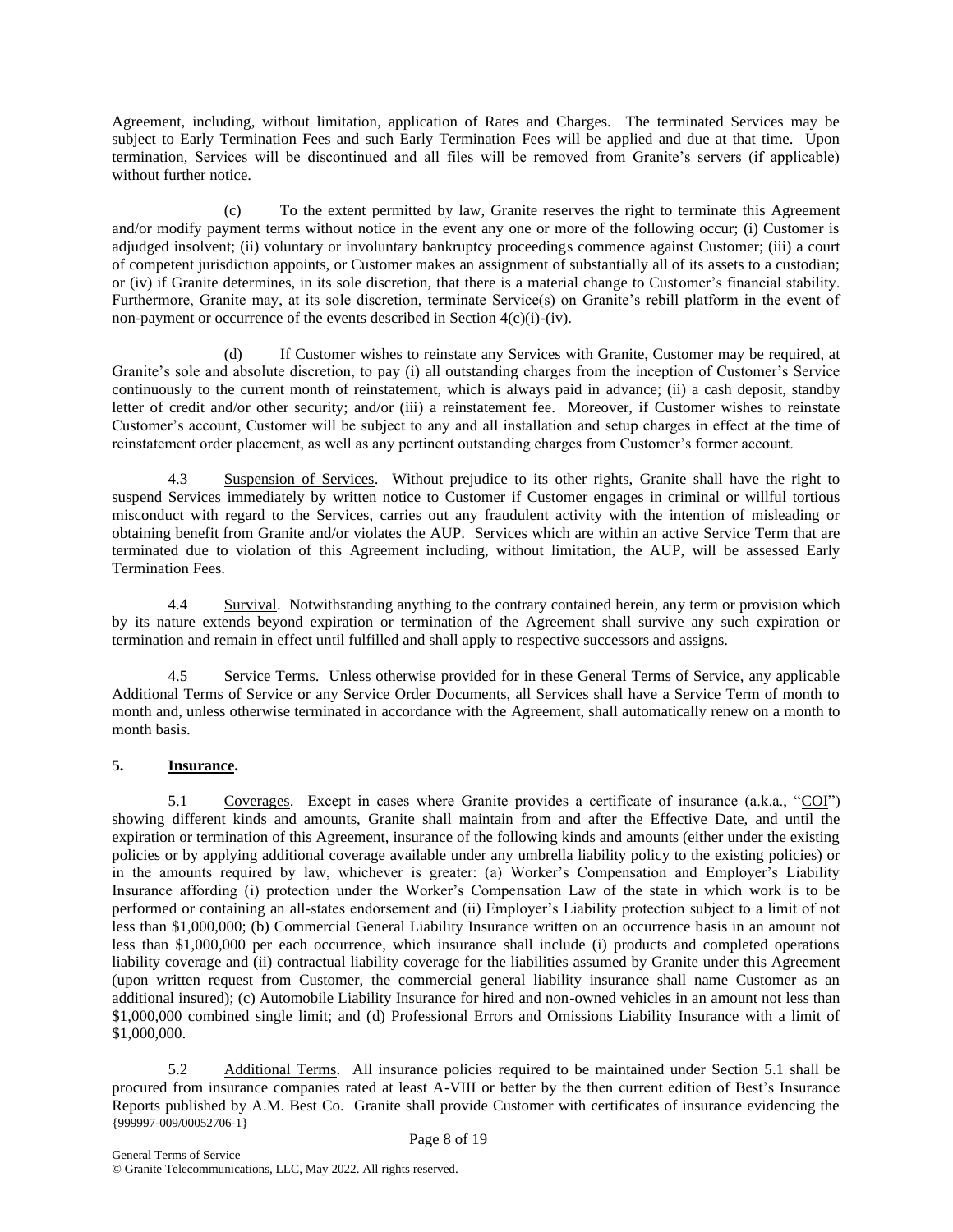required coverage concurrently with the Effective Date and upon each renewal of such policies thereafter, as reasonably requested by Customer. This Section 5 shall in no way affect the indemnification, limitation of liability, remedy and/or warranty provisions set forth in this Agreement.

# **6. Indemnification.**

6.1 Mutual Indemnification. Granite and Customer shall indemnify and hold each other, their Affiliates and their respective shareholders, members, managers, officers, directors, partners, principals, employees, agents, successors and permitted assigns harmless against Damages arising out of, relating to, or resulting from third party claims resulting from injury to or death of any person (including injury to or death of their respective subcontractors or employees) or loss of or damage to real property or tangible personal property, to the extent that such Damages were proximately caused by the negligent act or omission or the willful or intentional misconduct of the Party from whom indemnity is sought or its agents, employees or subcontractors, in connection with the provision or use of Services. Granite shall not be liable under this Section 6.1 for Damages caused by services or equipment that is not furnished by Granite under this Agreement.

6.2 Limitations. Granite shall not be liable for, and Customer indemnifies and holds Granite harmless from, any and all Damages arising out of, relating to or resulting from (a) the content of communications transmitted by Customer in its use of the Services, including but not limited to libel, slander and/or invasion of privacy and/or (b) allegations that Customer or its end user have infringed the intellectual property rights of any person or entity.

6.3 Procedures. The indemnified Party under this Section 6: (a) must notify the indemnifying Party in writing promptly upon learning of any claim, suit or other action for which indemnification may be sought, provided, that failure to do so shall have no effect except to the extent the indemnifying Party is prejudiced thereby; (b) shall have the right to participate in such defense or settlement with its own counsel and at its sole expense, but the indemnifying Party shall have control of the defense or settlement, provided, that in the event that any settlement materially and adversely affects the price or performance of Services in use by Customer and Granite is unable to provide to Customer, at no additional cost to Customer, alternative Services that meet Customer's reasonable business needs, Customer shall be permitted to terminate the affected Service without liability upon thirty (30) days' prior written notice to Granite; and (c) shall reasonably cooperate with the defense, at the indemnifying Party's expense.

# **7. Limitation of Liability; Warranties.**

# 7.1 EXCLUSIONS.

(A) NEITHER PARTY SHALL BE LIABLE TO THE OTHER PARTY FOR ANY INDIRECT, INCIDENTAL, CONSEQUENTIAL, EXPECTANCY, PUNITIVE, RELIANCE OR SPECIAL DAMAGES, WHETHER OR NOT FORESEEABLE, OF ANY KIND, INCLUDING, WITHOUT LIMITATION, DAMAGES FOR LOST PROFITS, ADVANTAGE, SAVINGS OR REVENUES OF ANY KIND OR INCREASED COST OF OPERATIONS, DELIVERY OF SERVICES, OR DELAY IN INSTALLATION OF SERVICES. THE LIMITATIONS OF LIABILITY SET FORTH IN THESE GENERAL TERMS OF SERVICE SHALL APPLY REGARDLESS OF THE FORM OF ACTION, WHETHER IN CONTRACT, TORT, STRICT LIABILITY OR OTHERWISE AND WHETHER OR NOT DAMAGES WERE FORESEEABLE. THESE LIMITATIONS OF LIABILITY SHALL SURVIVE FAILURE OF ANY EXCLUSIVE REMEDIES PROVIDED IN THESE GENERAL TERMS OF SERVICE.

(B) GRANITE SHALL NOT BE LIABLE FOR ANY LOSS, DAMAGE OR CLAIM ARISING OUT OF OR RELATED TO: (I) STORED, TRANSMITTED, OR RECORDED DATA, FILES, OR SOFTWARE; (II) ANY ACT OR OMISSION OF CUSTOMER, ITS USERS OR THIRD PARTIES; (III) INTEROPERABILITY, INTERACTION OR INTERCONNECTION OF SERVICES WITH APPLICATIONS, EQUIPMENT, SERVICES OR NETWORKS PROVIDED BY CUSTOMER OR THIRD PARTIES; OR (IV) LOSS OR DESTRUCTION OF ANY CUSTOMER HARDWARE, SOFTWARE, FILES OR DATA RESULTING FROM ANY VIRUS OR OTHER HARMFUL FEATURE OR FROM ANY ATTEMPT TO REMOVE IT.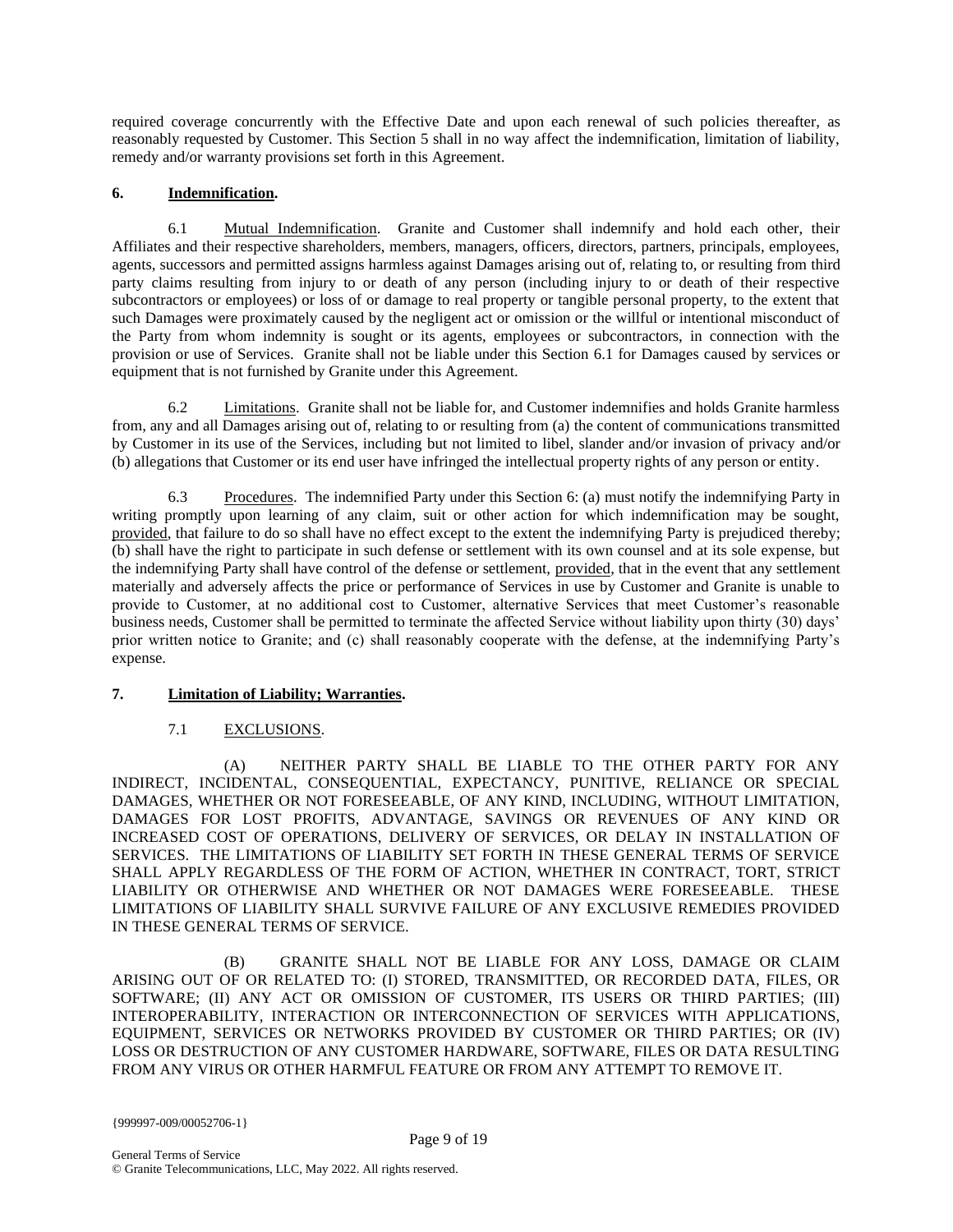(C) GRANITE IS NOT RESPONSIBLE FOR ANY INFORMATION OR CONTENT TRANSMITTED OVER SERVICES. GRANITE DENIES ANY RESPONSIBILITY FOR THE ACCURACY OR QUALITY OF INFORMATION OBTAINED BY CUSTOMER OR ANY OF ITS END USERS, INVITEES, LICENSEES, CUSTOMERS, AGENTS OR CONTRACTORS FROM, OR THAT IS TRANSMITTED OVER SERVICES.

7.2 LIMITATION OF LIABILITY. A PARTY'S ENTIRE LIABILITY, AND THE OTHER PARTY'S EXCLUSIVE MONETARY REMEDIES, FOR ANY DAMAGES CAUSED BY ANY SERVICE DEFECT OR FAILURE (SUBJECT TO SLAs FOR SPECIFIC SERVICES, IF ANY) OR FOR OTHER CLAIMS ARISING IN CONNECTION WITH ANY SERVICES OR OBLIGATIONS OF GRANITE UNDER THIS AGREEMENT SHALL BE AS SET FORTH BELOW:

(A) FOR BODILY INJURY OR DEATH TO ANY PERSON, OR DAMAGE TO REAL PROPERTY OR TANGIBLE PROPERTY NEGLIGENTLY CAUSED BY A PARTY OR ARISING OUT OF A PARTY'S WILLFUL ACTS OR OMISSIONS, OR DAMAGES ARISING FROM ANY BREACH OF SECTION 13 (CONFIDENTIAL INFORMATION), THE OTHER PARTY'S RIGHT TO PROVEN DIRECT DAMAGES; AND

(B) FOR LOSSES, DAMAGES, AND CLAIMS ARISING OUT OF THE DELIVERY OF SERVICES AND/OR PRODUCTS INCLUDING, BUT NOT LIMITED TO, DELAY IN THE INSTALLATION OF SERVICES OR THE PERFORMANCE OR NONPERFORMANCE OF SERVICES OR THE GRANITE EQUIPMENT SHALL BE LIMITED TO A SUM EQUIVALENT TO THE APPLICABLE OUT-OF-SERVICE CREDIT, IF ANY (PROVIDED, IN NO EVENT SHALL SUCH SERVICE CREDIT EXCEED THE AMOUNT OF CREDITS RECEIVED FROM PROVIDER(S)) AND ARE EXCLUSIVE AND LIMITED TO THOSE EXPRESSLY DESCRIBED HEREIN OR THE APPLICABLE SERVICE LEVEL AGREEMENT; AND

(C) FOR DAMAGES OTHER THAN THOSE SET FORTH IN SECTIONS 7.2(A) AND 7.2(B) AND NOT OTHERWISE EXCLUDED UNDER THIS AGREEMENT, EACH PARTY'S LIABILITY SHALL BE LIMITED TO PROVEN DIRECT DAMAGES NOT TO EXCEED THE LESSER OF (I) \$1,000,000 OR (II) THE ACTUAL BILLINGS FOR SERVICES UNDER THIS AGREEMENT FOR THE 12-MONTH PERIOD IMMEDIATELY PRECEDING THE DATE OF THE EVENT FOR THE SPECIFIC SERVICES GIVING RISE TO SUCH CLAIM FOR DAMAGES.

7.3 EXCEPTIONS TO LIMITATION. NOTHING SET FORTH IN THIS SECTION 7 SHALL LIMIT CUSTOMER'S RESPONSIBILITY FOR THE PAYMENT OF ALL CHARGES PROPERLY DUE GRANITE OR GRANITE'S RESPONSIBILITY FOR ANY CREDITS (INCLUDING SERVICE CREDITS, IF ANY) OR REFUNDS OF OVERCHARGES BY GRANITE UNDER THIS AGREEMENT.

7.4 Warranties.

(a) Granite warrants that the Services will be performed in a professional manner pursuant to generally accepted industry standards and practices for similar Services.

(b)

\*\*\*EXCEPT AS OTHERWISE EXPRESSLY PROVIDED IN THESE GENERAL TERMS OF SERVICE, ANY ADDITIONAL TERMS OF SERVICE OR THE SLAs FOR A SERVICE, IF ANY, **GRANITE DOES NOT MAKE, AND SPECIFICALLY DISCLAIMS, ANY REPRESENTATIONS OR WARRANTIES OF ANY KIND WITH RESPECT TO THE SERVICES, EXPRESS OR IMPLIED, INCLUDING, WITHOUT LIMITATION, ANY REPRESENTATION OR WARRANTY (I) OF MERCHANTABILITY OR FITNESS FOR A PARTICULAR PURPOSE**; (II) ARISING BY USAGE OR TRADE PRACTICES, COURSE OF DEALING OR COURSE OF PERFORMANCE; (III) THAT THE SERVICES ARE ERROR FREE, UNINTERRUPTED OR SECURE FROM THIRD PARTY ATTACK; (IV) THAT SERVICES ARE FREE FROM DEFECTS, FIT TO BE SOLD, WILL PERFORM IN A PARTICULAR MANNER OR SPEED OR TO A PARTICULAR STANDARD OR ANY QUALITY OF SERVICE. **GRANITE MAKES NO OTHER, AND SPECIFICALLY AND EXPRESSLY DISCLAIMS ANY OTHER, IMPLIED REPRESENTATIONS, WARRANTIES OR GUARANTEES\*\*\***

{999997-009/00052706-1}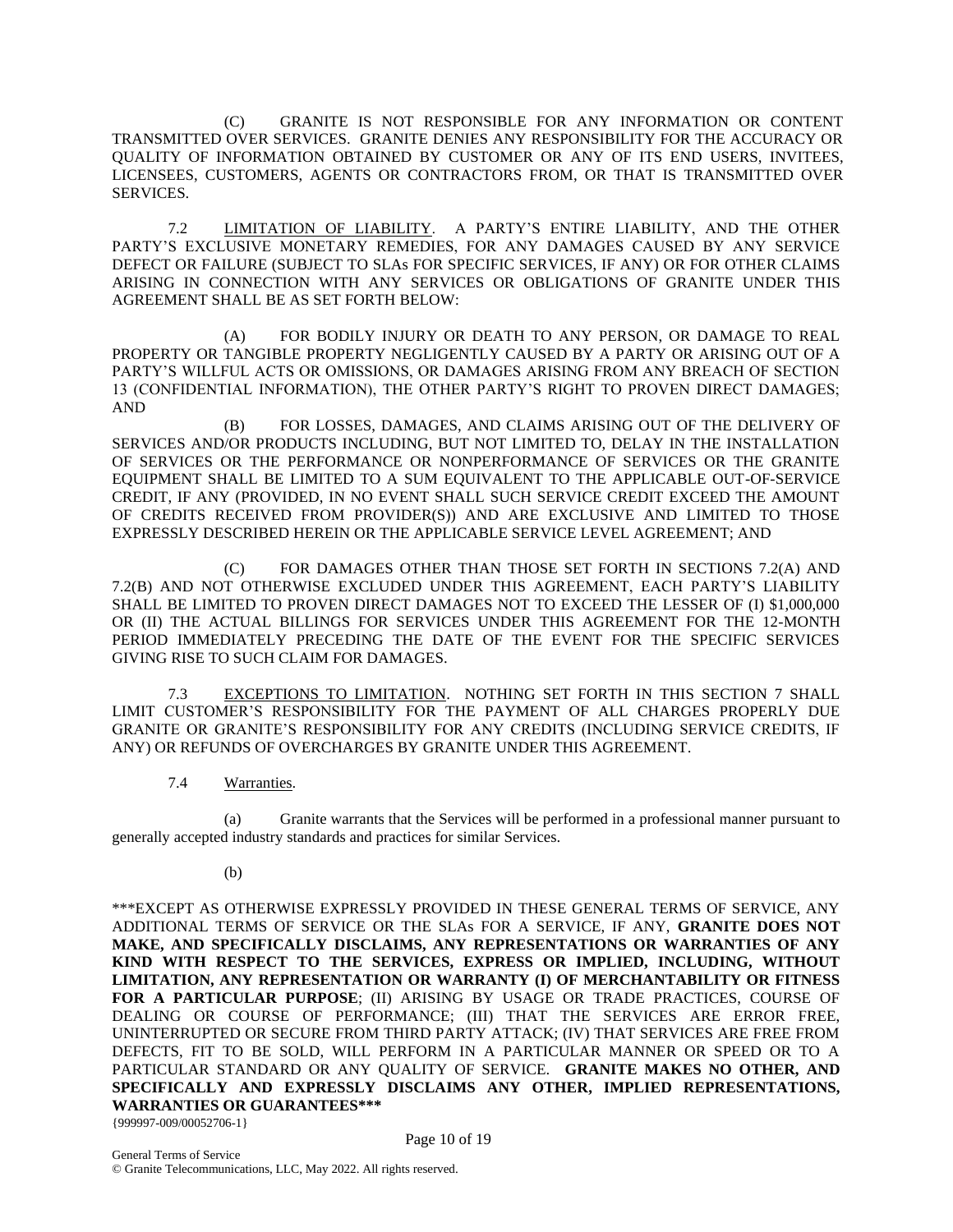(c) Granite is not ultimately responsible for the quality and/or performance of Customer owned or provided software or hardware, including without limitation, private branch exchange, interface equipment, personal computer and/or any modifications Customer makes to any equipment supplied through Granite. Granite is not responsible for failings in individual operating systems and custom configuration of operating systems, operating system components, software, hardware, and/or inside wiring. Granite agrees to use commercially reasonable efforts to provide an equitable solution to Customer. Any mention of non-Granite products or services by Granite and its employees or agents is for information purposes only and does not constitute an endorsement or recommendation by Granite. Granite disclaims any and all liabilities for any representation or warranty made by the vendors of such non-Granite products or services.

7.5 Third Parties. No contract, subcontract, or other agreement entered into by either Party with any third party in connection with the Services (including any such agreement assigned by Customer to Granite) shall provide for any indemnity, guarantee, assumption of liability and/or other obligation of/by the other Party to this Agreement with respect to such arrangements, except as consented to in writing by the other Party. This Agreement does not expressly or implicitly provide any third party (including Authorized Users) with any remedy, claim, liability, reimbursement, cause of action and/or other right or privilege. Customer and Granite intend that this Agreement shall not create any right or cause of action in or on behalf of any person or entity other than Customer or Granite.

7.6 Other Matters. For purposes of all remedies and limitations of liability set forth in this Agreement: (a) "Granite" and references to it as a "Party" means Granite, its Affiliates, and its and their employees, directors, officers, agents, representatives, subcontractors, Providers and suppliers and (b) "Customer" and references to it as a "Party" means Customer, its Affiliates, and Authorized Users, and its and their respective employees, directors, officers, agents, and representatives.

**8. Force Majeure.** Neither Party shall be liable under this Agreement for delays, failures to perform, damages, losses or destruction, or malfunction of any equipment, or any consequence thereof, caused by, or due to, an Act of God, fire, earthquake, flood, wind, water, the elements, geographic or climatic conditions, third party labor disputes, power failures, explosions, civil disturbances, riots, acts of terrorism, governmental actions or orders, shortages of equipment or supplies, unavailability of transportation, acts or omissions of third parties or any cause beyond its reasonable control (a "Force Majeure"), provided, however, the foregoing shall not excuse a Party from its obligations to make payments when due under this Agreement. Nonperformance of Granite and/or its Provider(s) will be excused to the extent that performance is rendered impossible by a Force Majeure and shall suspend Granite's and/or its Provider(s)' obligations under this Agreement with respect to such Services until such Force Majeure ceases.

# **9. Governing Law; Jurisdiction; Arbitration.**

9.1 Governing Law. This Agreement, and all claims and disputes arising hereunder or related hereto, will be governed by and construed in accordance with the laws of the Commonwealth of Massachusetts, without reference to choice of laws, rules, or principles.

9.2 **Jurisdiction; Waiver of Jury Trial**. The federal and state courts located in Boston, Massachusetts, and any courts authorized to hear appeals from such courts, shall be the only courts with jurisdiction and venue to hear disputes under the Agreement. Both Parties and their successors waive a trial by jury of any and all issues arising in any action or proceeding between the Parties hereto or their successors, under or connected with this Agreement, or any of its provisions.

9.3 Arbitration.

{999997-009/00052706-1} Page 11 of 19 (a) The Parties agree that, subject to an exclusion for any and all actions for collection of amounts due Granite under this Agreement, any dispute, controversy or claim in any way arising out of or relating to this Agreement or the breach hereof, will be resolved by arbitration using one (1) arbitrator and administered by the American Arbitration Association in accordance with its Commercial Arbitration Rules in effect in Boston, Massachusetts. The Parties further agree that in any arbitration proceeding, they may conduct reasonable discovery pursuant to the arbitration rules, that the laws set forth in Section 9.1 shall be the governing law and any arbitration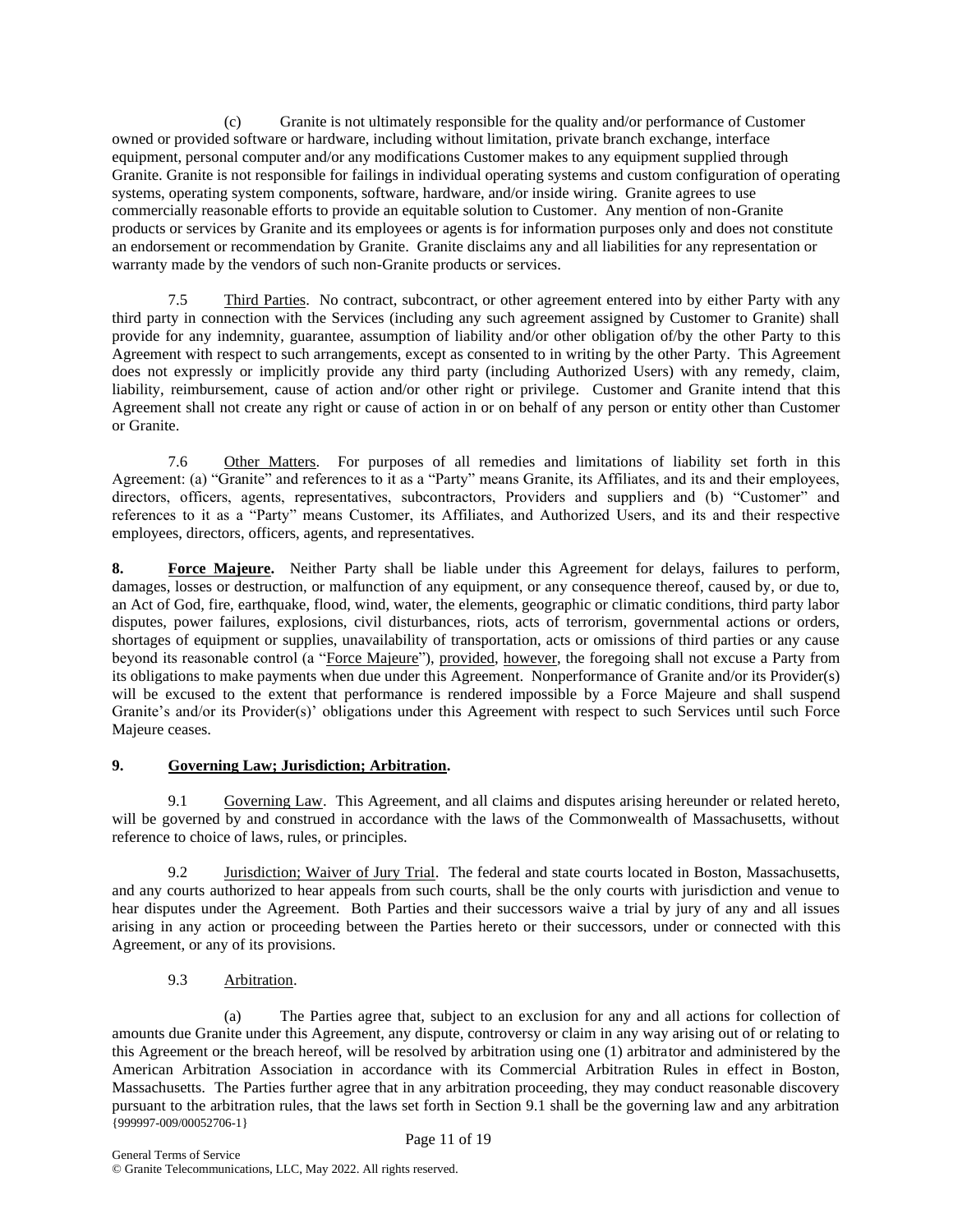award or judgment rendered by the arbitrator will be enforceable in any court set forth in Section 9.2. Any arbitration under this Agreement will be held in Boston, Massachusetts.

(b) Notwithstanding anything to the contrary set forth in Section 9.3(a), the Parties acknowledge and agree that any breach or threatened breach of this Agreement, including, without limitation, Section 13 is likely to cause the non-breaching Party irreparable harm for which money damages may not be an appropriate or sufficient remedy. Each Party therefore agrees that the other Party is entitled to receive injunctive relief or other equitable relief to remedy or prevent any breach or threatened breach of this Agreement. Such remedy is not the exclusive remedy for any such breach or threatened breach, but is in addition to all other rights and remedies available at law or in equity.

**10. Notice.** Notices from a Party concerning this Agreement must be written and delivered to the other Party at the address shown below (i) in person, (ii) by certified mail, return receipt requested, or (iii) by traceable overnight delivery. Notice will be effective upon delivery to the address shown below:

| If to Granite:  | Granite Telecommunications, LLC<br>100 Newport Avenue Ext.<br>Quincy, MA 02171<br>Attention: Legal Department                          |
|-----------------|----------------------------------------------------------------------------------------------------------------------------------------|
| If to Customer: | To the mailing/billing address set forth on<br>Service Order Documents or as otherwise specifically<br>provided by Customer to Granite |

Notwithstanding the foregoing, notices with respect to the day to day use of Services by Customer may be communicated via fax or email, in accordance with Granite's policies and procedures as communicated to Customer from time to time.

#### **11. Independent Contractor; Work on Customer Premises.**

11.1 Relationship of the Parties. Granite's relationship to Customer in performing this Agreement is that of an independent contractor. The personnel performing services under this Agreement shall at all times be under Granite's exclusive direction and control and shall be employees or subcontractors of Granite and not Customer. Granite shall pay all wages, salaries, benefits and other amounts due its employees in connection with this Agreement and shall be responsible for all reports and obligations respecting them relating to social security, income tax withholding, unemployment compensation, workers' compensation, and similar matters. Granite acknowledges and agrees that Granite is solely responsible to, and shall, collect, pay and withhold all federal, state or local employment taxes, including, but not limited to, income tax withholding, unemployment taxes and social security contributions for Granite's personnel, and that Customer shall have no obligation or liability with respect thereto. Any and all such taxes, interest or penalties, including, but not limited to, any federal, state or local withholding or employment taxes, imposed, assessed or levied as a result of this Agreement will be paid or withheld by Granite or, if assessed against and paid by Customer, will be reimbursed by Granite upon demand by Customer.

# 11.2 Granite's Employees.

(a) Granite's employees, agents and subcontractors shall, whenever on Customer's premises, obey all reasonable instructions and security procedures and any other reasonable processes, policies, standards, procedures and directions issued by Customer.

(b) Granite shall require its employees to satisfy a commercially reasonable background investigation, which may consist of any or all of the following: confirmation of identity and personal information, social security verification, verification of all education beyond high school, credit report, employment verification and/or criminal record searches.

{999997-009/00052706-1} Page 12 of 19 **12. Records and Audit Rights.** Granite agrees to maintain accurate business records, books and account information relating to the Services purchased by Customer under this Agreement, including records relating to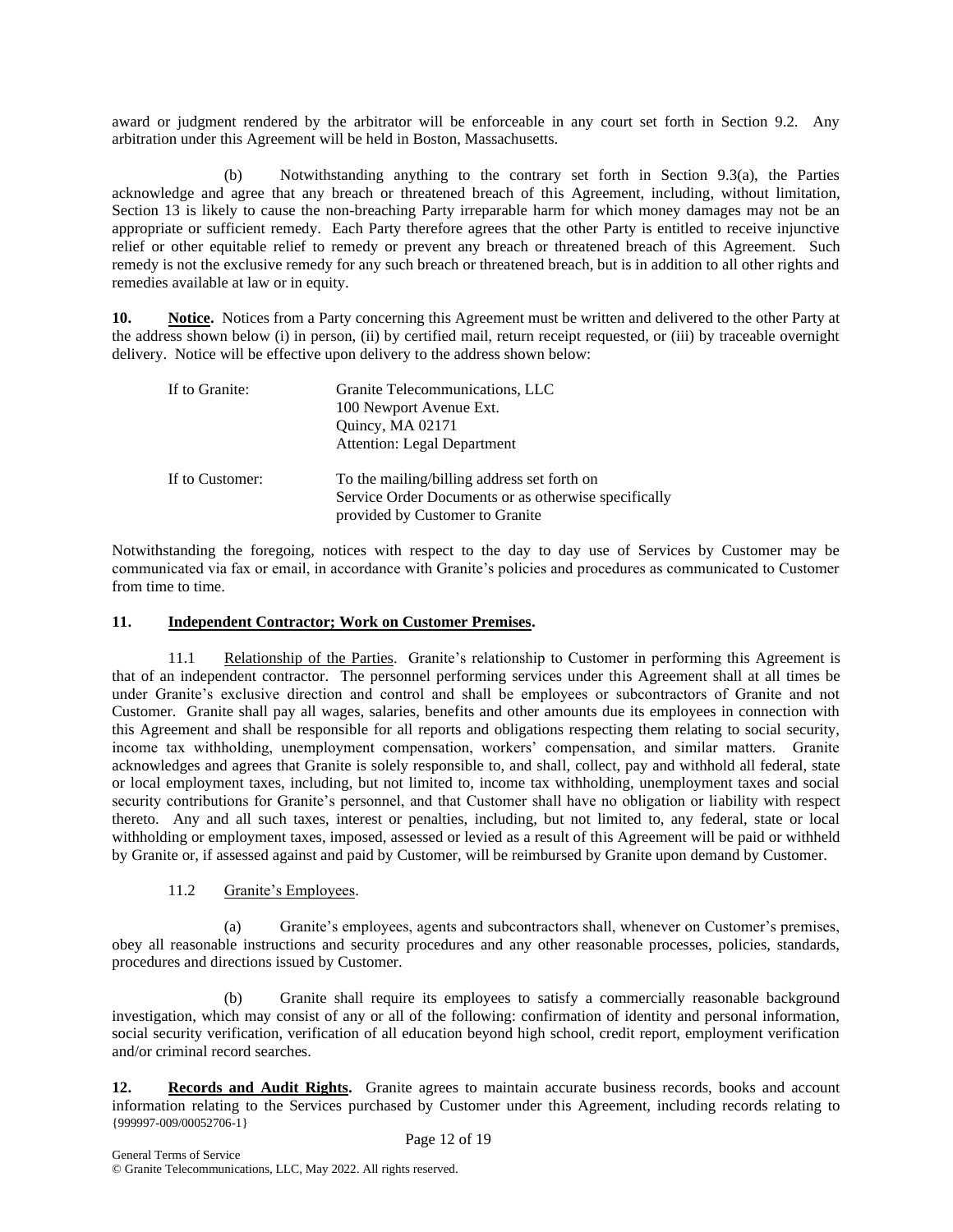shipping, billing and payments, and to retain the same for a period of at least three (3) years from the date of the last invoice for the applicable Service or for such longer periods as required by applicable law.

# **13. Confidentiality and Proprietary Information.**

13.1 Confidentiality. Any and all information concerning the businesses of either Party provided by disclosing Party to the other Party, specifically including but not limited to pricing and other terms of the relationship between the Parties, including the terms contained this Agreement, whether or not labeled as "confidential," "proprietary" or with words of similar effect, shall be considered confidential and proprietary by the other Party, and each Party hereby agrees that it will not permit the use or disclosure of any such information of the other Party, unless such use or disclosure is required by law or is authorized by such other Party. The restrictions on duplication and use of information in this Section shall not apply to any particular item of information that is (a) independently developed by the Party receiving such information without reference to such information; (b) is generally known to the public not through disclosure by the receiving Party; or (c) was received from a third party without any obligation or restriction on use or disclosure of such information. Notwithstanding anything to the contrary contained herein, the terms and conditions of any confidentiality agreement executed by the Parties prior to the Effective Date shall survive the Effective Date and shall remain in force and effect and are incorporated herein by reference.

13.2 Intellectual Property. Customer agrees that Granite owns and retains all right, title and interest in and to all of Granite's owned or licensed intellectual property; including but not limited to, any and all derivative or collateral thereof ("Granite IP"), and acknowledges that Granite IP and the registration thereof are good, valid and enforceable in law and equity. Customer will not engage directly or indirectly in any activities which may contest, dispute or otherwise impair the right, title and interest of Granite in and to Granite IP. Granite shall own and retain all right, title and interest in and to all works, methods, processes, software, materials and know-how developed by Granite pursuant to or in connection with the Agreement ("Deliverables"). Granite retains all right, title and interest in and to any and all of its software, software development tools, know how, methodologies, processes, technologies or algorithms used in providing the Services which are based upon trade secrets or confidential or proprietary information of Granite or otherwise owned or licensed by Granite, whether or not incorporated into any Deliverables. Except as otherwise provided for herein, upon expiration or termination of the Agreement for any reason, any licenses shall cease. Customer is expressly prohibited from improving or modifying any Granite IP. Any such improvements or modifications made to Granite IP by or on behalf of Customer shall be a "work made for hire" and Customer shall assign all proprietary rights thereto, including copyrights, patents and trade secrets, to Granite. Customer agrees to execute any documents reasonably requested by Granite to secure and protect the proprietary rights and ownership thereof by Granite. Except with the consent of Granite, Customer shall not use any Granite trademark(s) (whether registered or common law marks), including, but not limited to, in advertising or marketing and shall not register any trademark(s) that is substantially similar to a trademark owned by Granite. Granite shall own and retain all right, title, and interest in and to the web portal website and all Granite documentation associated therewith and with the Services. To the extent, if any, provided by Granite as part of the Services, Customer agrees (a) not to reproduce, modify, translate, transform, decompile, reverse engineer, disassemble, or otherwise determine or attempt to determine the source code of any Granite or other third party software or permit or authorize any third party to do so; and (b) that Granite provides, and Customer accepts, such software "as is" with no express or implied warranties, including merchantability, title, non-infringement or fitness for particular use. For purposes of this Section 13, "Granite" shall include Granite and its Affiliates.

# **14. Miscellaneous.**

14.1 Entire Agreement. This Agreement sets forth the entire understanding of the Parties and supersedes any and all prior agreements, representations and understandings relating to the subject matter hereof.

{999997-009/00052706-1} 14.2 Amendment. Except with respect to Granite tariffs, which are covered by notice requirements imposed by regulatory authorities and applicable law, unless notice of changes to these General Terms of Service, Additional Terms of Service or any other website terms and conditions are otherwise communicated to Customer (as set forth below), such changes will become effective and binding on Customer on the date such changes are posted on Granite's website. No changes made by Granite shall serve to constitute a default or termination by Granite of the Agreement, nor shall such changes serve to be a basis for Customer's termination of any Services or the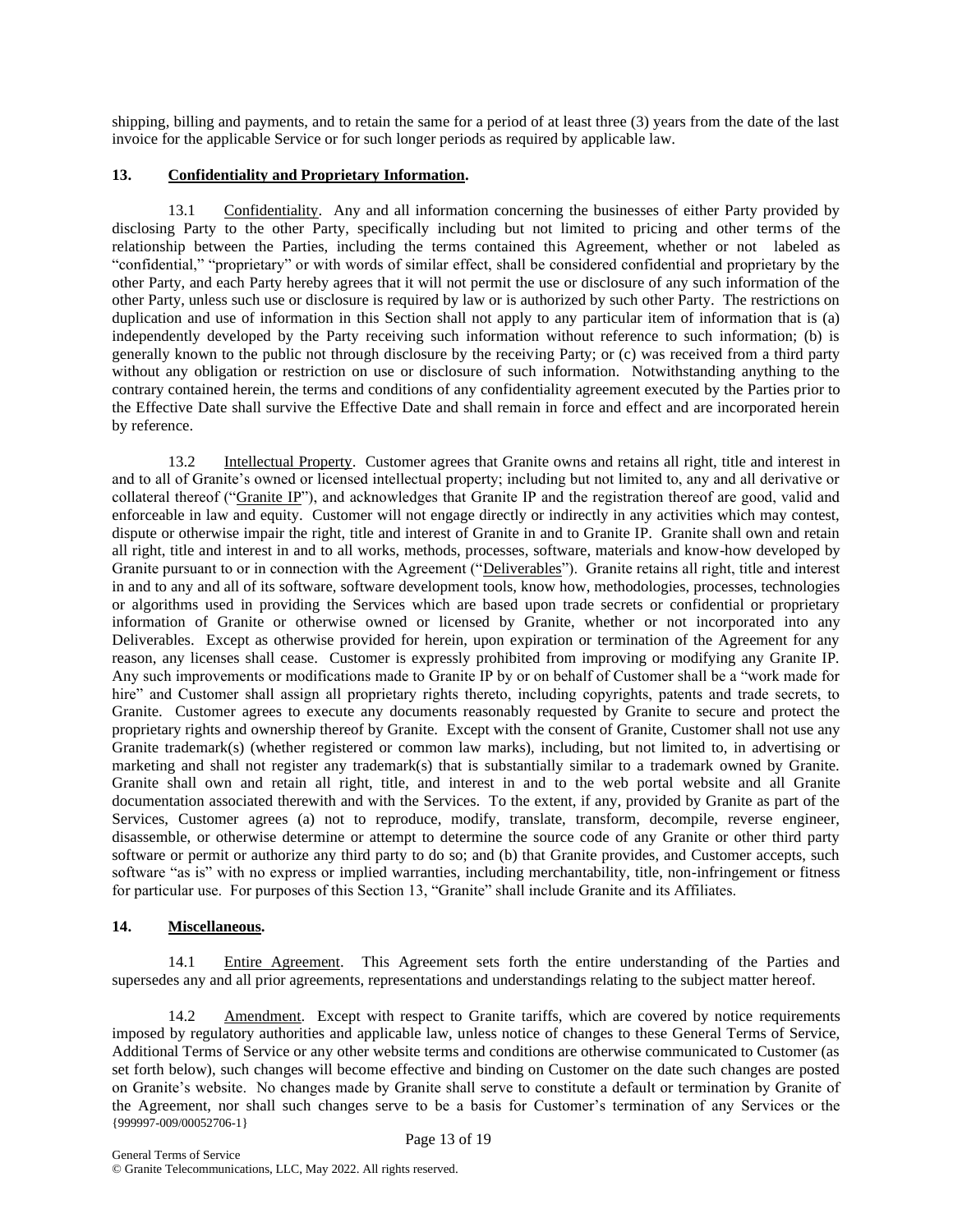Agreement. Notice of such changes may be furnished by (a) a message included with the invoice; (b) a postcard, letter or other mailing; (c) calling and speaking to Customer's representatives; (d) e-mail; and/or (e) posting the changes on Granite's website.

14.3 Severability. If any provision of this Agreement or part of said provision is determined to be invalid or unenforceable, this Agreement will be construed as if it did not contain such provision or part thereof.

14.4 Waiver. The failure of a Party to insist upon strict performance of any provision of this Agreement in any one (1) or more instances will not be construed as a waiver or relinquishment of such provision and the same will remain in full force and effect.

14.5 Assignment. Neither Party may assign this Agreement, in whole or in part, without the other Party's written consent (which will not be unreasonably withheld, delayed and/or conditioned), provided, however, that no such consent is required in connection with (a) a merger, reorganization or sale of all, or substantially all, of such Party's assets or equity securities or (b) either Party's assignment of this Agreement in its entirety to an affiliate, provided, in the case of Customer, Customer shall remain liable for obligations under this Agreement unless specifically agreed to by Granite. Any attempt to assign this Agreement other than as permitted above is void. This Agreement is binding upon and inures to the benefit of the Parties and their respective successors and permitted assigns.

14.6 Work Product. This Agreement shall be fairly interpreted in accordance with its terms. In the event of any ambiguities, no inferences shall be drawn against either Party.

14.7 English as a Language. Customer agrees to have this Agreement and all other contracts, invoices, correspondence and any and all other documents, agreements and writings in the English language. Le Client s'engage à avoir le compromis et tous autres contrats, les factures, toutes correspondances ainsi que tous autres documents ou accords écrits dans la langue anglaise. The Parties have specifically required that this Agreement and all related documents be drafted and executed in English.

14.8 Compliance with Laws. The Parties agree to comply in all material respects with the requirements of all laws, orders, writs, injunctions, regulations and decrees applicable to it or to its business or property. Customer acknowledges and agrees that certain voice services are subject to laws, rules and regulations which may require Customer action and the addition of certain features including but not limited to E911 dialing without a prefix, outbound notifications for E911 and dispatchable location registration. Customer acknowledges that it is fully responsible for compliance with end user laws, rules and regulations applicable to such Services as may be amended from time to time.

14.9 Additional Terms and Conditions. The Parties acknowledge and agree that applicable tariff(s), the Additional Terms of Service, and the AUP are incorporated herein by reference and are binding on the Parties. The Parties also acknowledge and agree that, in addition to the terms and conditions set forth in this Agreement, in any instance where Granite provides Services using a Provider(s) or as an agent or broker of another provider/carrier, additional terms and conditions as set forth by such Provider(s) or other underlying provider(s)/carrier(s) may apply.

Dated and effective as of May 23, 2022.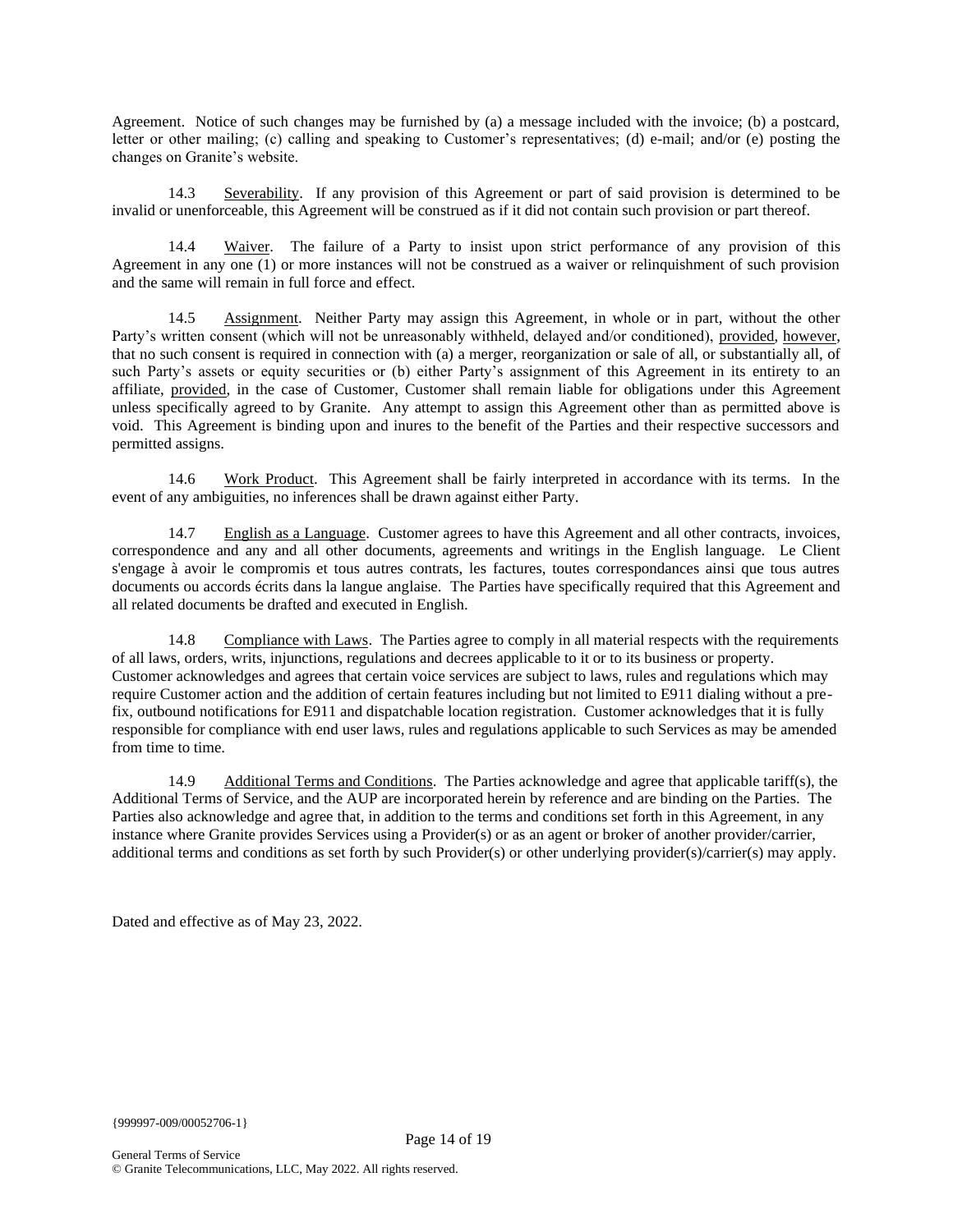# **Attachment A Definitions**

"Additional Terms of Service" means additional terms and conditions applicable to a specific service and/or product including as set forth at www.granitenet.com/Legal.

"Affiliate" means any entity directly or indirectly controlling, controlled by or under common control with a Party. For purposes of this definition, such control means the direct or indirect power to vote fifty percent (50%) or more of the securities or comparable interests for the election of directors or other managing persons of the controlled entity.

"Agreement" means these General Terms of Service, any Additional Terms of Service, Service Order Documents and/or other written document(s) approved by Granite, including any incorporated attachments, appendices, schedules and/or exhibits, provided to or executed by Customer, and any applicable tariffs, if any.

"AUP" means Granite's Privacy, Moderation of Use and Acceptable Use Policies as set forth at www.granitenet.com/Legal.

"Authorized User" means (a) Customer or (b) any Affiliate of Customer that uses Services offered under the Agreement and provided that Customer agrees to remain financially responsible for such Affiliate's payment obligations for such Services.

"Business Day" means Monday through Friday, excluding New Year's Day, Memorial Day, Independence Day, Labor Day, Thanksgiving Day, and Christmas Day as celebrated in the United States.

"Core Network" means Granite's core network and associated equipment utilized to provide and deliver On-Net Services, whether owned, leased or otherwise obtained by Granite, between the points where traffic enters the core network equipment and the point where it leaves Granite's core network equipment.

"CPE" means customer premises equipment.

"CSR" means customer service record.

"Damages" means, collectively, all injury, claims, damage, liability, loss, penalty, reasonable attorneys' fees and costs, interest and expense incurred by a Party.

"Demarcation Point" means the network interface point where Granite and/or its Provider(s) hands off a Service to Customer, and which delineates where responsibility for the Parties' respective networks, equipment and/or maintenance obligations begin and end.

"Early Termination Fee" means an amount charged to Customer by Granite if Customer terminates any specific Service prior to the end of such Services' initial minimum Service Term or any renewal Service Term selected by Customer. The Parties agree that the Early Termination Fee is not a penalty but is liquidated damages.

"Effective Date" means the date on which Customer (a) submits a service order for Service; (b) executes a Service Order Document or other written document accepted by Granite; and/or (c) is receiving and using Services without Service Order Documents.

"General Terms of Service" means these General Terms and Conditions of Service applicable to all Services as set forth at www.granitenet.com/Legal.

"Internet Based Services" means all Services which utilize the Internet, including, without limitation, VoIP Services (including Hosted PBX Services, SIP Trunking Services and SIP PRI Services), MPLS Services and/or Data Aggregation Services.

{999997-009/00052706-1} "MRC" means monthly recurring charge.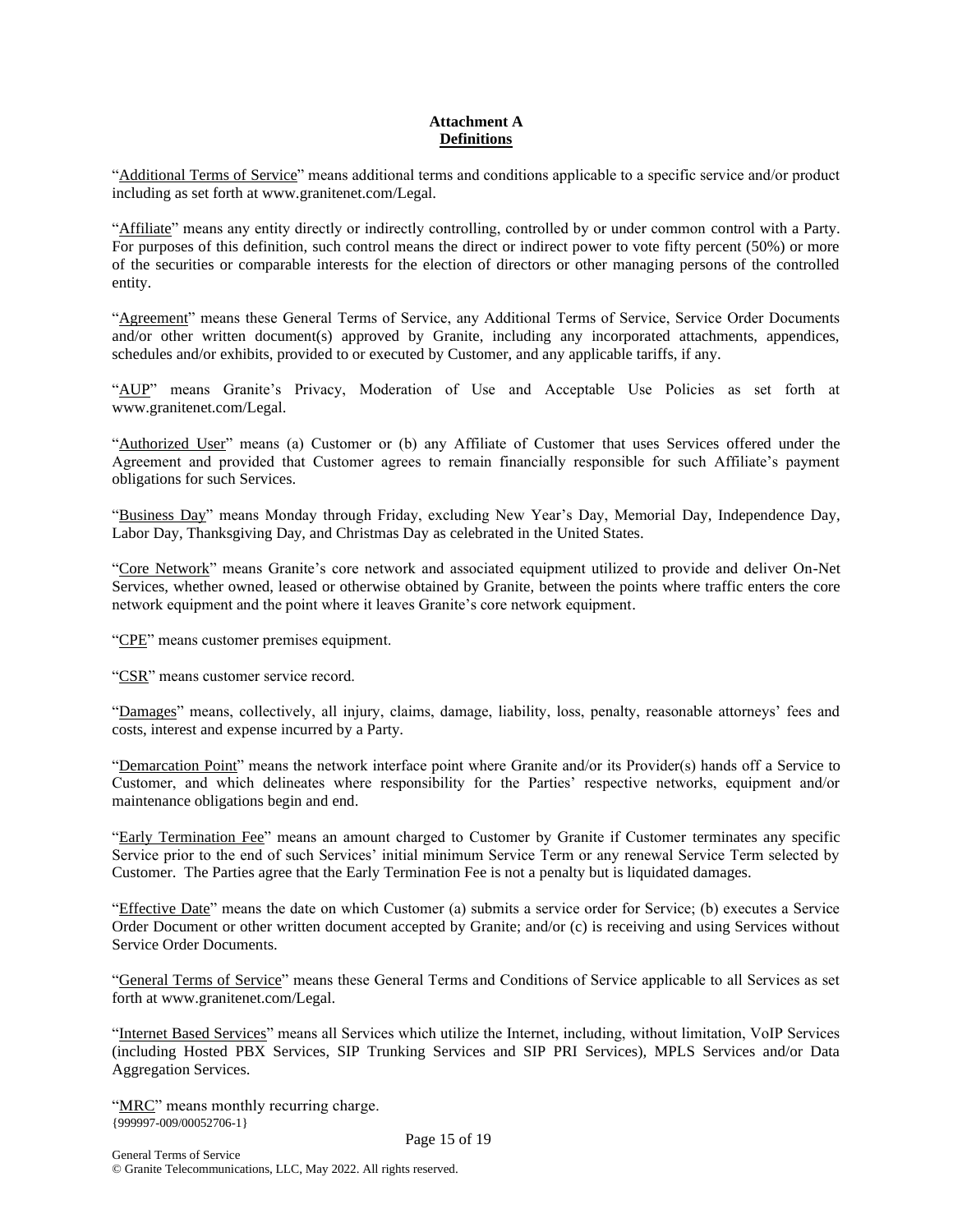"Off-Net Services" means any services and/or products provided by a third party, including Providers.

"On-Net Services" means the owned or leased facilities controlled by Granite, including the Core Network.

"Party" means Customer or Granite

"Parties" means together, Customer and Granite.

"Provider" means one of Granite's underlying carriers, providers and/or vendors that provide Services which Granite provides to Customer.

"Provider Equipment" means telecommunications and data devices, apparatus and associated equipment owned, leased, or otherwise obtained by Granite and/or its Provider(s) to provide Services.

"Rates and Charges" means the rates, charges and/or fees for a Service, as modified from time to time as permitted under or required by the Agreement.

"Services" means any and all products and services offered by Granite, including, without limitation, local exchange telecommunications services, long distance service, broadband services, MPLS and/or private networking services, dedicated internet services, installation, network integration services and inside wiring services, equipment, and/or any other services and/or products that are provided by Granite to Customer.

"Service Order Document" means any quotes, service order forms and commercial account form(s) and letter(s) of agency/agreements relating to specific Services.

"Service Start Date" means the date that a specific Service(s) is made available (e.g., the date a circuit is delivered to a location), unless Customer within five (5) days notifies Granite of any service affecting deficiency in the specific Services. If no notification is received or if Customer fails to perform testing, Customer shall be deemed to have accepted the Service(s). In the event Customer notifies Granite of a service-affecting deficiency, Granite shall investigate and correct such deficiency within a reasonable time period. Granite shall begin billing for monthly recurring charges on the later of (i) on the date the Service is made available; or (ii) in the event of a valid, serviceaffecting deficiency, the day immediately following the date on which such deficiency was resolved.

"Service Term" means specific term of an individual circuit or service included as part of the Service.

"SLA" means service level agreement as set forth at www.granitenet.com/Legal.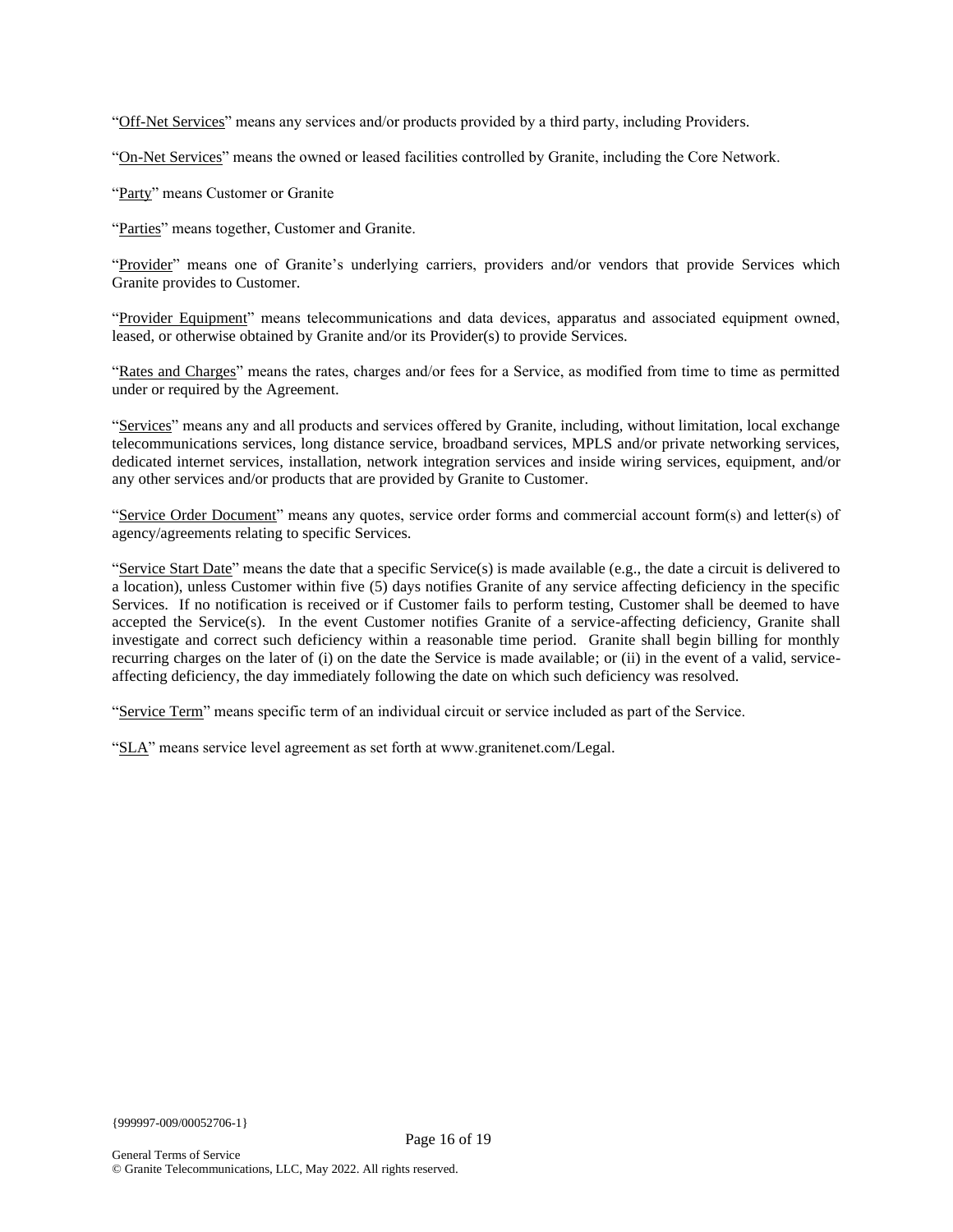# **Attachment B Escalation Procedures<sup>1</sup>**

Despite Granite's best efforts to maintain the most reliable level of service possible in the industry, service-affecting issues periodically arise. In those rare instances where Customer's service may be affected, Customer's trouble ticket is initiated to identify the issue.<sup>2</sup> Each trouble ticket has an assigned tracking number used to reference the issue and review status.

The Granite account team will determine the source of the issue, and, if the issue involves an interconnecting service provider, will initiate a repair request immediately through Granite's electronic real-time repair interface with the provider. Granite's account team will engage in ongoing coordination with interconnecting providers until the issue is resolved, and will provide frequent updates, including via emails and/or telephonic contact with Customer directly or through the Premier Account Manager, at Customer's direction until the trouble is resolved. When the matter is resolved Granite representatives will also contact Customer to confirm resolution.

Granite responds to service-affecting issues within one (1) hour of discovery. Average service restoration times vary depending on the nature of the issue. Typical service issue resolution times are as set forth in the applicable Service Schedules, Additional Terms and Conditions of Service and/or SLAs:<sup>3</sup>

In the event that a more expedited resolution of service-affecting issues becomes critical, Granite will implement its established escalation procedures. Service-affecting issues may be escalated from the Premier Account Manager through to Granite's President in extreme cases, based on the following guidelines:

| 1st level | Premier Account Manager – all tickets except emergency tickets (outages)              |
|-----------|---------------------------------------------------------------------------------------|
| 2nd level | Premier Account Supervisor – all emergency tickets and all tickets outstanding over 4 |
|           | hours                                                                                 |
| 3rd level | Asst. VP/Director of Premier Accounts – all emergency tickets outstanding over 1 hour |
|           | and non-emergency tickets outstanding over 12 hours                                   |
| 4th level | SVP of Premier Accounts – all emergency tickets outstanding over 4 hours              |
| 5th level | Chief Operating Officer – all emergency tickets outstanding over 6 hours              |

In instances where service issues are less critical, the Premier Account Manager will maintain ongoing service issue tracking and provide weekly, bi-weekly or monthly account status conference calls and/or reports, based on Customer's preferences. Issue reports include:

- Review status and complete documentation of all repair issues.
- Review status and complete documentation of uncompleted change orders.
- Review status and complete documentation of new location installs.

<sup>&</sup>lt;sup>1</sup> Repair times may vary for certain Services, see Additional Terms of Service as applicable.

 $2$  In addition to the account management team, Granite customer service representatives provide live support on the Help Desk, 866.847.5500, at Granite's Quincy, Massachusetts headquarters, 24 hours a day, 7 days a week.

<sup>&</sup>lt;sup>3</sup> Updates are given to Customer daily until issue is resolved.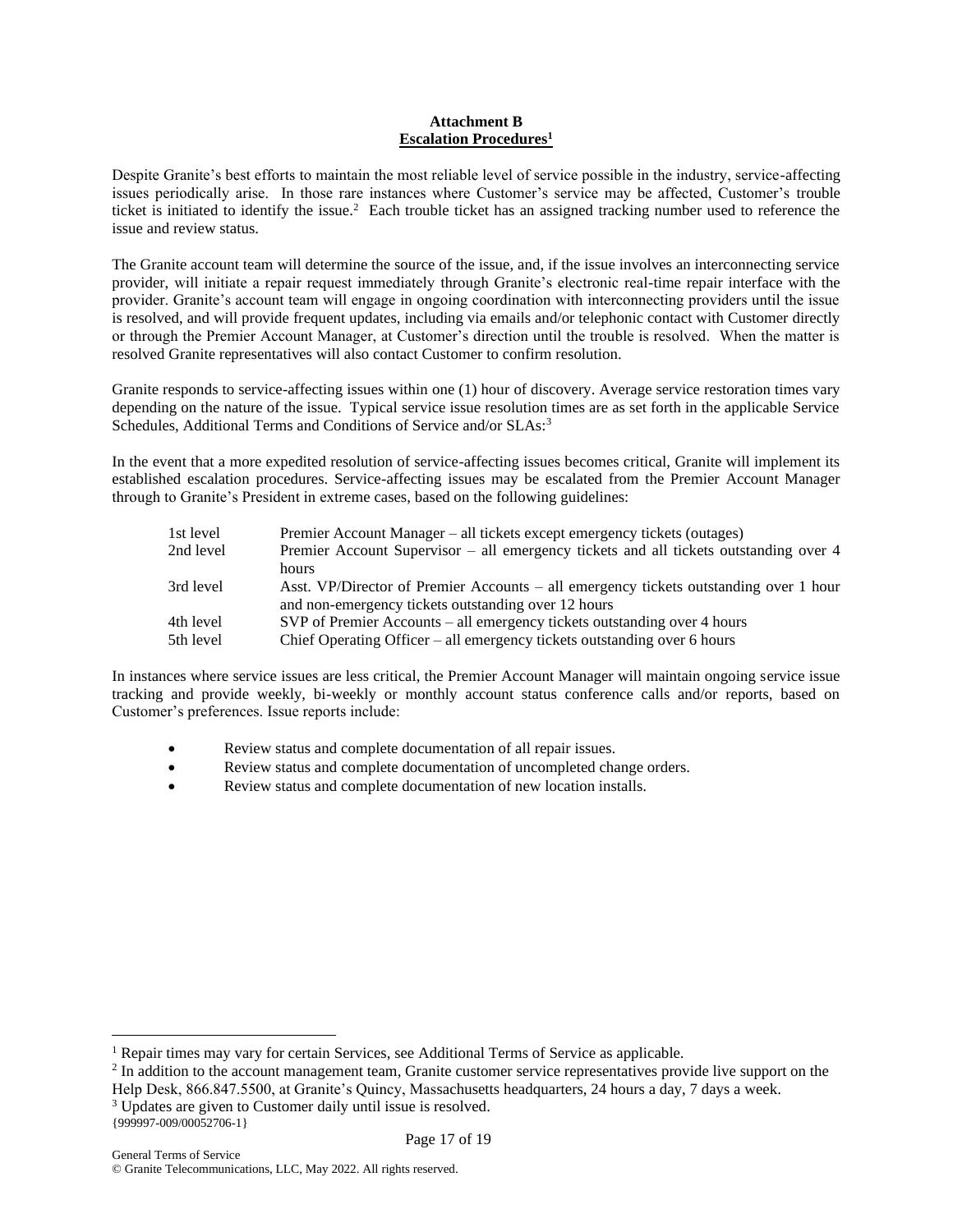# **Attachment C Internet Based Services – Additional Terms and Conditions of Service**

These Internet Based Services Additional Terms and Conditions of Service (these "Internet Terms of Service") state important requirements regarding the use of Internet Based Services, provided by Granite and/or its affiliates through the Core Network and Granite's contracts with its Provider(s), by Customer and any of its end users, invitees, licensees, customers, agents or contractors. These Internet Terms of Service state certain of Customer's and Granite's duties, obligations and rights. Customer should read them carefully as they contain important information. IF CUSTOMER DOES NOT AGREE TO THESE INTERNET TERMS OF SERVICE, CUSTOMER MAY NOT USE INTERNET BASED SERVICES AND CUSTOMER MUST TERMINATE USE OF SUCH INTERNET BASED SERVICES IMMEDIATELY. These Internet Terms of Service are in addition to the General Terms of Service.

The following additional terms and conditions are applicable to all Internet Based Services:

**1. Disclaimers.** Customer acknowledges and agrees that certain voice services are subject to certain laws, rules and regulations which may require Customer action and the addition of certain features including but not limited to E911 dialing without a pre-fix, outbound notifications for E911 and dispatchable location registration. Customer acknowledges that it is fully responsible for compliance with end user laws, rules and regulations applicable to such voice services as may be amended from time to time. Customer acknowledges and agrees that certain Internet Based Services, including, without limitation, VoIP Services, ordered through Granite may not operate in the same manner as traditional wireline phone service and that the following terms and conditions apply with respect to such Internet Based Services, including VoIP Services: (a) such Internet Based Services are designed only for use with a compatible PBX or similar advanced telephone system; (b) such Internet Based Services only support Granite's local, intralata toll, interstate long distance and International voice services; (c) such Internet Based Services DO NOT support auto dialers, predictive dialers, telemarketing applications, modems, credit card process, heavy faxing or alarm lines and elevator lines (only POTS lines should be used for these purposes); (d) a qualified vendor must install the equipment and service at Customer's sole expense and Granite will not process any order without a qualified vendor involved in the installation process; and (e) Granite requires that Customer provide a complete list of all phone numbers to be ported, any numbers omitted from the list may result in those numbers not being ported at the time of circuit turn-up. Granite will attempt to retrieve CSRs from the existing provider(s), but cannot guarantee its ability to obtain such CSRs. Customer agrees to provide Granite with complete CSRs, if requested.

# **2. 911 Services.**

2.1 CUSTOMER ACKNOWLEDGES AND AGREES THAT SOME OF THE SERVICES PROVIDED BY GRANITE, INCLUDING VoIP SERVICES, ARE INTERNET BASED SERVICES AND THAT 911 SERVICES ON INTERNET BASED SERVICES ARE DIFFERENT THAN THAT OF TRADITIONAL WIRELINE SERVICE. FOR BASIC 911 OR E911 TO BE ACCURATELY ROUTED TO THE APPROPRIATE EMERGENCY RESPONDER, CUSTOMER MUST PROVIDE GRANITE WITH THE TELEPHONE NUMBER(S) ASSOCIATED WITH SUCH INTERNET BASED SERVICES FOR THE REGISTERED ADDRESS.

{999997-009/00052706-1} 2.2 CUSTOMER ACKNOWLEDGES THAT INTERNET BASED SERVICES, INCLUDING, WITHOUT LIMITATION, VoIP SERVICES, MAY NOT SUPPORT BASIC 911 OR E911 DIALING IN THE SAME MANNER AS TRADITIONAL WIRELINE PHONE SERVICE. CUSTOMER AGREES TO INFORM THIRD PARTIES OF THE POTENTIAL COMPLICATIONS ARISING FROM BASIC 911 OR E911 DIALING. SPECIFICALLY, CUSTOMER ACKNOWLEDGES AND AGREES TO INFORM ALL EMPLOYEES, GUESTS, AND OTHER THIRD PERSONS WHO MAY USE SUCH INTERNET BASED SERVICES THAT BASIC 911 AND E911 SERVICES WILL NOT FUNCTION IN THE CASE OF A SERVICE FAILURE FOR ANY OF THE FOLLOWING REASONS: (I) POWER FAILURES; (II) SUSPENDED OR TERMINATED SERVICE; (III) SUSPENSION OF SERVICES DUE TO BILLING ISSUES; AND/OR (IV) ANY OTHER SERVICE OUTAGES NOT DESCRIBED HEREIN. CUSTOMER FURTHER ACKNOWLEDGES AND AGREES THAT FAILURE TO PROVIDE A CORRECT PHYSICAL ADDRESS IN THE REQUISITE FORMAT MAY CAUSE ALL BASIC 911 OR E911 CALLS TO BE ROUTED TO THE INCORRECT LOCAL EMERGENCY SERVICE PROVIDER.